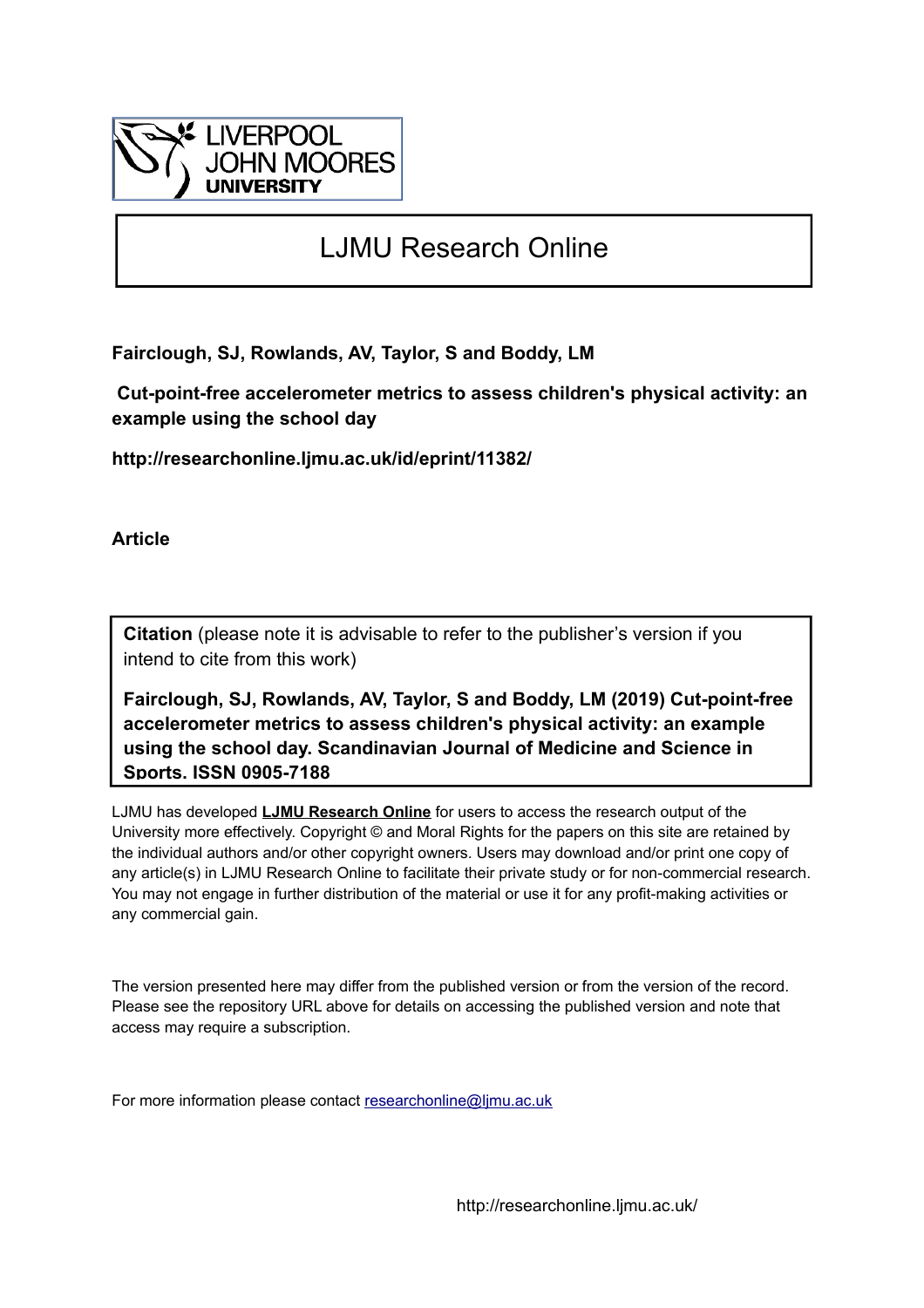TITLE: Cut-point-free accelerometer metrics to assess children's physical activity: an example using the school day

# **Running head**

Accelerometer physical activity metrics

# **Authors**

Stuart J. Fairclough<sup>1</sup>, Alex V. Rowlands<sup>2,3,4</sup>, Sarah Taylor<sup>5</sup>, Lynne M. Boddy<sup>6</sup>

<sup>1</sup>Movement Behaviours, Health, and Wellbeing Research Group, Department of Sport and Physical Activity, Edge Hill University, Ormskirk, UK

<sup>2</sup>Diabetes Research Centre, University of Leicester, Leicester General Hospital, Leicester, UK

<sup>3</sup>NIHR Leicester Biomedical Research Centre, UK

<sup>4</sup>Alliance for Research in Exercise, Nutrition and Activity (ARENA), Sansom Institute for Health Research, Division of Health Sciences, University of South Australia, Adelaide, Australia

<sup>5</sup>Department of Physical Education and Sport Sciences, University of Limerick, Limerick, Ireland<sup>1</sup>

<sup>6</sup>Physical Activity Exchange, Research Institute for Sport and Exercise Sciences, Liverpool John Moores University, Liverpool, UK

# **Corresponding author**

Stuart J Fairclough: Email [stuart.fairclough@edgehill.ac.uk](mailto:stuart.fairclough@edgehill.ac.uk) 

# **Acknowledgements**

1

We are grateful to the children and teachers for their participation in the project, and West Lancashire Sport Partnership for their assistance with the data collection. The study was funded by West Lancashire Sport Partnership, West Lancashire Leisure Trust, and Edge Hill University. AVR is with the NIHR Leicester Biomedical Research Centre, and the Collaboration for leadership in Applied Health Research and Care (CLAHRC) East Midlands.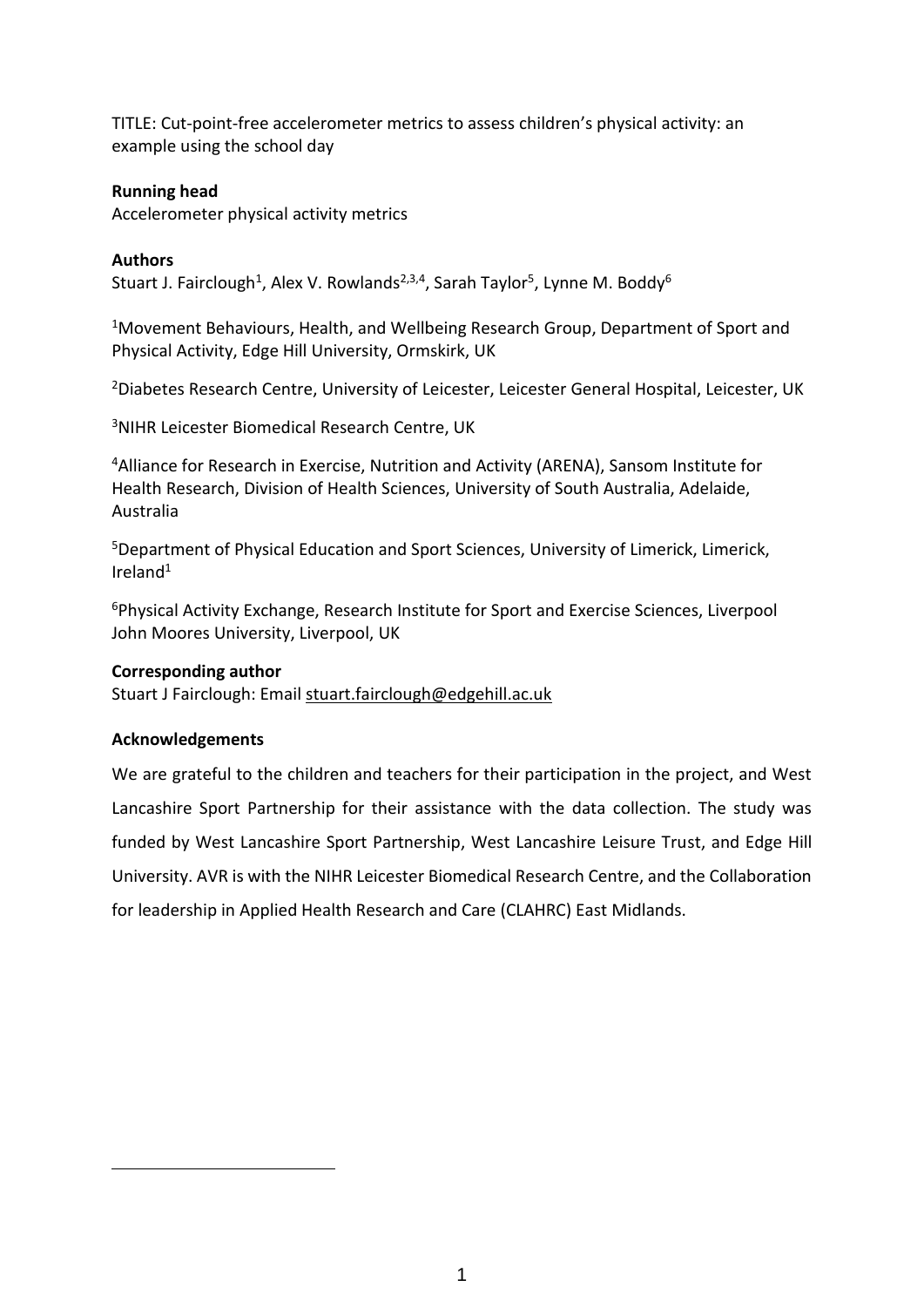#### **Abstract**

The aims were to (i) investigate associations between a novel accelerometer metric: the minimum acceleration value above which the most active 30-minutes were accumulated during the school day (M30<sub>ACC</sub>), and health indicators, and (ii) demonstrate that applying an equivalent cut-point to the M30 $_{ACC}$  metric gives comparable prevalence results as a moderate-to-vigorous physical activity (MVPA) cut-point approach. Two-hundred-andninety-six children (age 9-10-years) wore wrist-mounted accelerometers for 7-days. School day MVPA and M30<sub>ACC</sub> were calculated. Body mass index (BMI), waist-to-height ratio (WHtR), and cardiorespiratory fitness (CRF) were also measured. Mixed linear models investigated associations between  $M30_{AC}$  and health indicators. Agreement between ranked MVPA and  $M30<sub>ACC</sub>$  values was assessed using percent agreement, kappa, sensitivity, and specificity statistics. M30<sub>ACC</sub> thresholds associated with health indicators were 213 mg (BMI), 206 mg (WHtR), and 269 m*g* (CRF) for girls. The equivalent values for boys were 234m*g* (BMI), 230 m*g* (WHtR), and 327 m*g* (CRF). Less than half of girls and 75% of boys accumulated 30 minutes of school day MVPA. Just less than 50% of girls and >80% of boys had M30<sub>ACC</sub> values ≥200 mg, which is equivalent to brisk walking. Agreement between MVPA and  $M30<sub>ACC</sub>$  tertiles was high, reflected by the sensitivity and specificity values of > 90%. Results demonstrate the utility of  $M30_{ACC}$  as a PA metric that is not heavily influenced by researcher decisions. M30 $_{ACC}$  has potential as an accelerometer-specific metric for generating PA guidelines related to health indicators, and easily understood forms of activity such as brisk walking.

#### Keywords

Accelerometer, cut-points, physical activity, guidelines, acceleration, children, school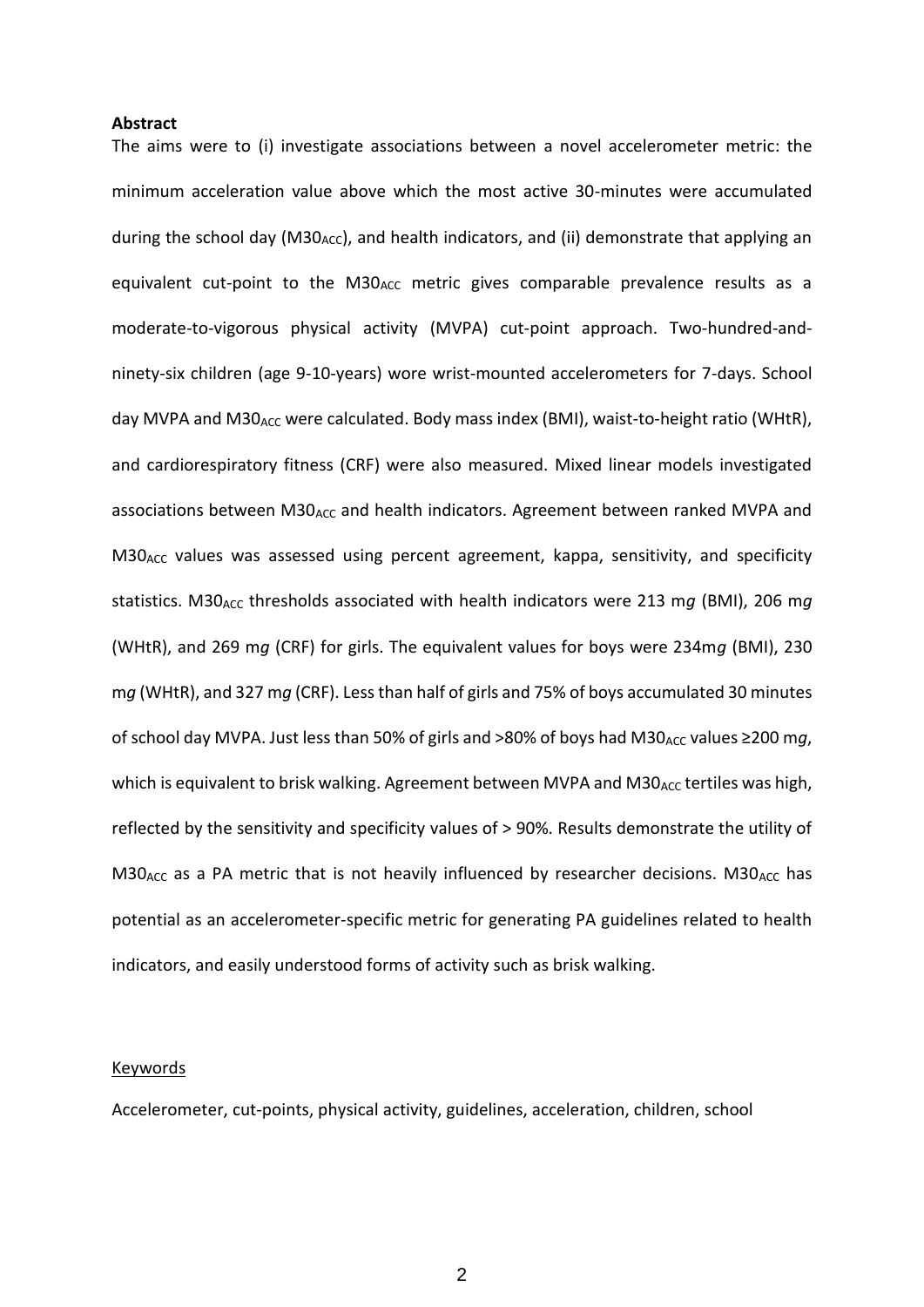#### **Introduction**

International physical activity (PA) guidelines recommend that to confer health benefits, children and young people accumulate at least 60-minutes of daily moderate-to-vigorous PA (MVPA) during the week  $^{1,2}$ . Schools are frequently highlighted as key environments for children's PA engagement, and in 2013 this was exemplified in the US by the Institute of Medicine recommendations that children spend 30-minutes of the school day in MVPA <sup>3</sup>. In the UK the target of *30 active minutes* during the school day is used to assess primary schools' PA provision and whether children are sufficiently active in the school environment <sup>4,5</sup>. This recommendation that children accrue 30 active minutes in school was introduced in the 2016 Childhood Obesity Strategy<sup>4</sup>, and has subsequently been used in national surveillance reporting of children's PA levels  $5$ , and in large-scale PA promotion activities  $6,7$ . The premise for 30 active minutes is that children spend up to half of their weekday waking hours in the school environment, where they have opportunities through physical education, recess, and active classroom breaks to achieve half of the 60-minutes daily MVPA recommended for health. However, there are inherent challenges in assessing this 30-minutes goal, which relate to the accurate measurement of MVPA.

Accelerometers are frequently the method of choice in school-based PA studies and have been used at scale to provide estimates of volume and intensity of PA  $8.9$ . Accelerometers therefore represent the best option for accurately estimating how active children are during school. PA estimates from accelerometers are traditionally based on a cut-point approach. Cut-points are a way to quantify accumulated time in PA intensity thresholds by calibrating accelerometer data against a criterion measure, such as indirect calorimetry <sup>10</sup>. Cut-points enable accelerometer data to be presented and interpreted in relation to public health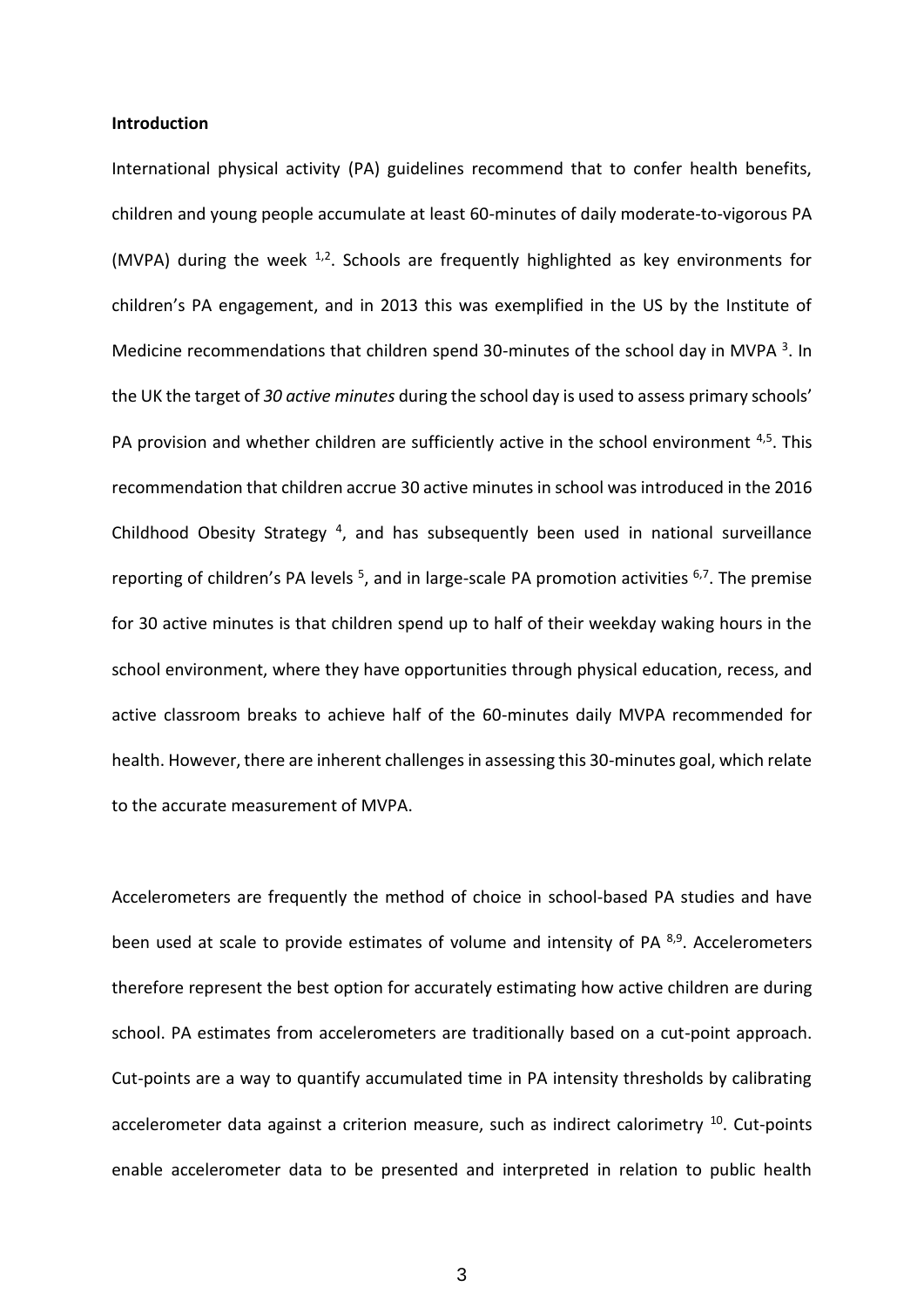guidance (e.g., 60-minutes daily MVPA for children). Free-living PA estimates derived from cut-points are though prone to bias, because the cut-points used are specific to the original calibration protocols and sample populations  $11$ . Thus, a challenge to researchers is that use of different cut-points results in vastly different estimates of PA and compliance to PA guidelines <sup>12</sup>. Furthermore, there is no consensus on which accelerometer cut-points are most appropriate, and a number of researcher-driven decisions can significantly affect the resultant PA estimates from accelerometers (e.g., choice of cut-points, wear location, wear time criteria, device type, etc)  $10,13$ . For these reasons, comparing accelerometer-derived school day MVPA between studies and reporting prevalence of children achieving 30 active minutes is problematic, unless researchers have used the same methods and decisions in each study, which seldom happens.

Recently, Rowlands argued that these inherent problems with accelerometer data could be addressed by the adoption of standardised accelerometer metrics  $11$ . These metrics are largely independent of researcher decision-making, and do not rely on protocol and population-specific cut-points to generate useable and relevant acceleration values that can be related to PA <sup>11</sup>. The proposed metrics were average acceleration, which provides an indication of PA volume, and intensity gradient, which represents the PA intensity profile over the recorded time period  $11,14$ . We have recently demonstrated that in primary school children, these metrics were sensitive to hypothesised between-group differences in PA and were associated with health indicators <sup>15</sup>. Extending this work, Rowlands et al. recently introduced another accelerometer metric, which describes the minimum acceleration value above which a person's most active X minutes are accumulated <sup>16</sup>. For children's PA guidelines for example, this could be operationalised as the minimum acceleration value above which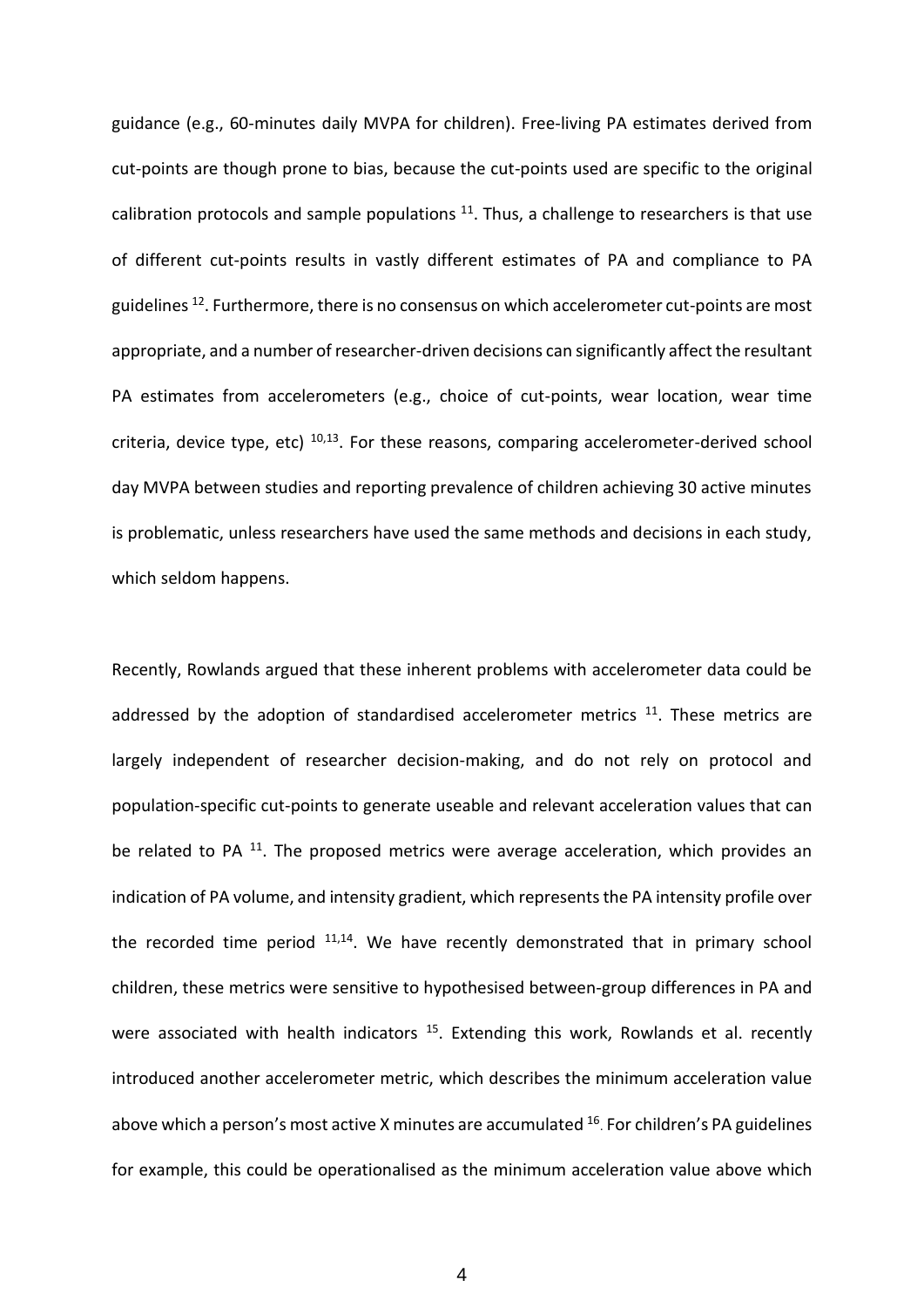the most active 60-minutes are accumulated over a day (i.e., M60<sub>ACC</sub>). This directly measured acceleration metric is population-independent, is not subject to the limitations of cut-points derived from accelerometer calibration protocols  $10$ , and captures intensity irrespective of whether a person's activity intensity exceeds a cut-point (i.e., no person scores zero). As an alternative to reporting prevalence of achieving the 60-minutes daily MVPA guideline based on accelerometer cut-points,  $M60_{\text{ACC}}$  would provide acceleration values to differentiate between the intensity of children's most active 60-minutes, based on measured accelerations. Rowlands et al. exemplified the utility of this metric by illustrating how presenting percentile values and translating them post-hoc to indicative health-related activities such as brisk walking, facilitates determining the proportion of children meeting PA guidelines <sup>16</sup>. The Mx<sub>ACC</sub> metric has only previously been reported once <sup>16</sup>. The current study is novel because it is the first to specify the minimum acceleration value for the most active 30-minutes in the school day (M30<sub>ACC</sub>), and to investigate how this metric relates to important indicators of youth health status.

The purpose of this study was to apply the  $M30<sub>ACC</sub>$  accelerometer metric to data collected in primary school children to explore its utility for reporting the most active 30-minutes during the school day. The aims were to (i) investigate associations between the  $M30_{\text{ACC}}$  metric and health indicators, and (ii) demonstrate that applying an equivalent cut-point to the M30<sub>ACC</sub> metric will give similar, and therefore comparable prevalence results as an MVPA cut-point approach.

## **Materials and Methods**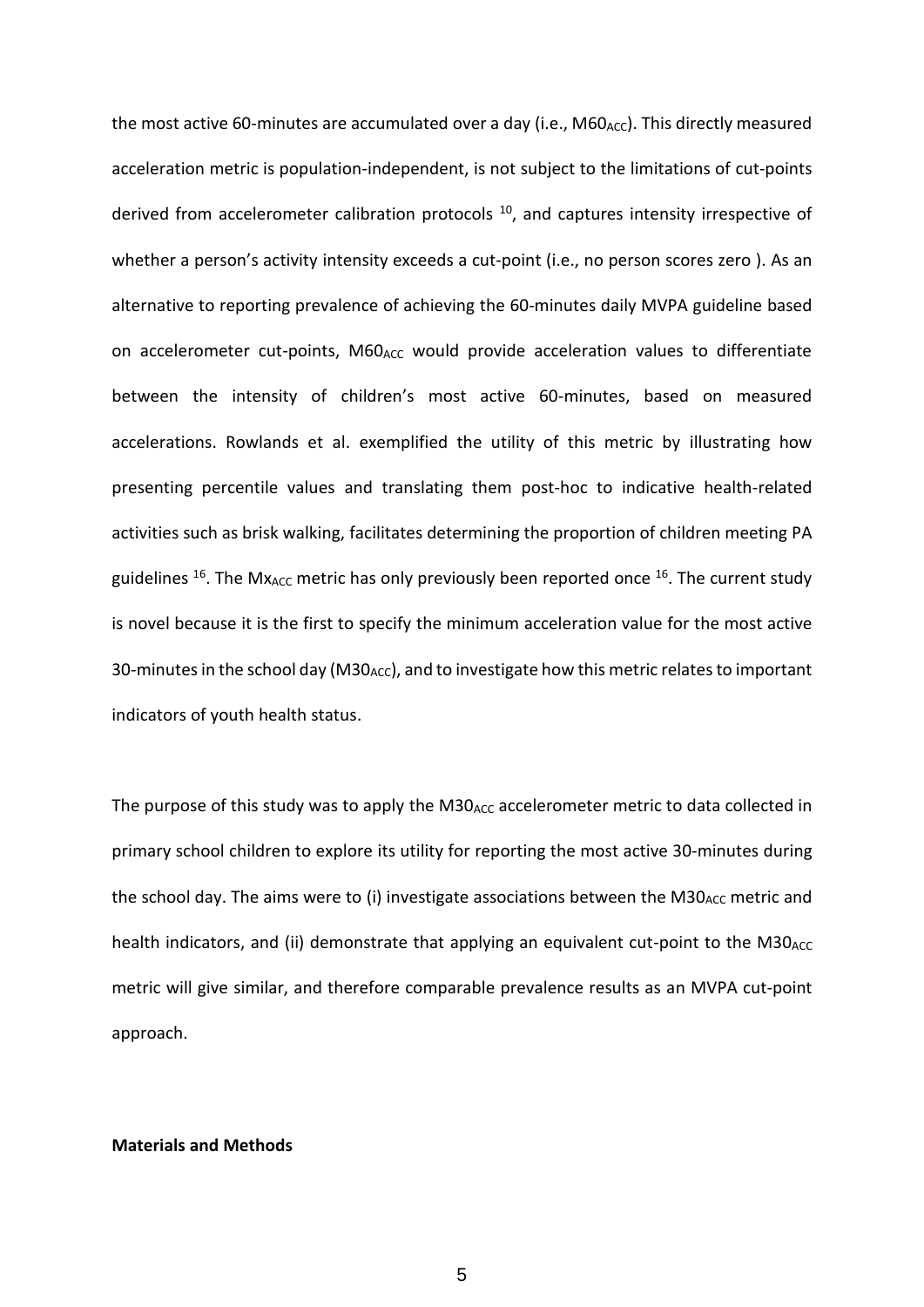#### **Participants**

This is a secondary analysis of data collected in the Active Schools: Skelmersdale (AS:Sk) Project (ClinicalTrials.gov registration: NCT03283904). The methods have been described previously  $17,18$  but are outlined briefly here. Year 5 children (age 9-10-years) from seven primary schools situated in a low socioeconomic status (SES) town in north-west England, where the prevalence of overweight/obesity is above the national average <sup>19</sup>, were recruited to the study. Phase 1 was a cross-sectional observation study  $^{18}$ , Phase 2 tested the feasibility of PA intervention components <sup>20</sup>, and Phase 3 was a pilot multicomponent PA intervention  $17$ . Data from Phases 1 and 3 (baseline only) were included in the present study. Data collection took place between October and December 2016 (Phase 1) and between September and October 2017 (Phase 3). Ethical approval was granted by Edge Hill University's Research Ethics Committee (reference # SPA-REC-2015-330) and informed consent and assent were provided by the participants' parents/carers, and the participants themselves, respectively.

#### **Measures**

## *Body mass index and Waist circumference*

Height was measured using a portable stadiometer (Leicester Height Measure, Seca, Birmingham, UK), and body mass was measured using calibrated scales (813 model, Seca). Body mass index (BMI) was calculated for each participant and International Obesity Task Force BMI cut-points applied to classify the participants as normal weight or overweight/obese (underweight participants were grouped into the normal weight category) <sup>21</sup>. BMI of  $\geq$ 19.85 was applied as the threshold for overweight <sup>21</sup>. Waist circumference was measured using an anthropometric tape measure, and waist-to-height ratio (WHtR) was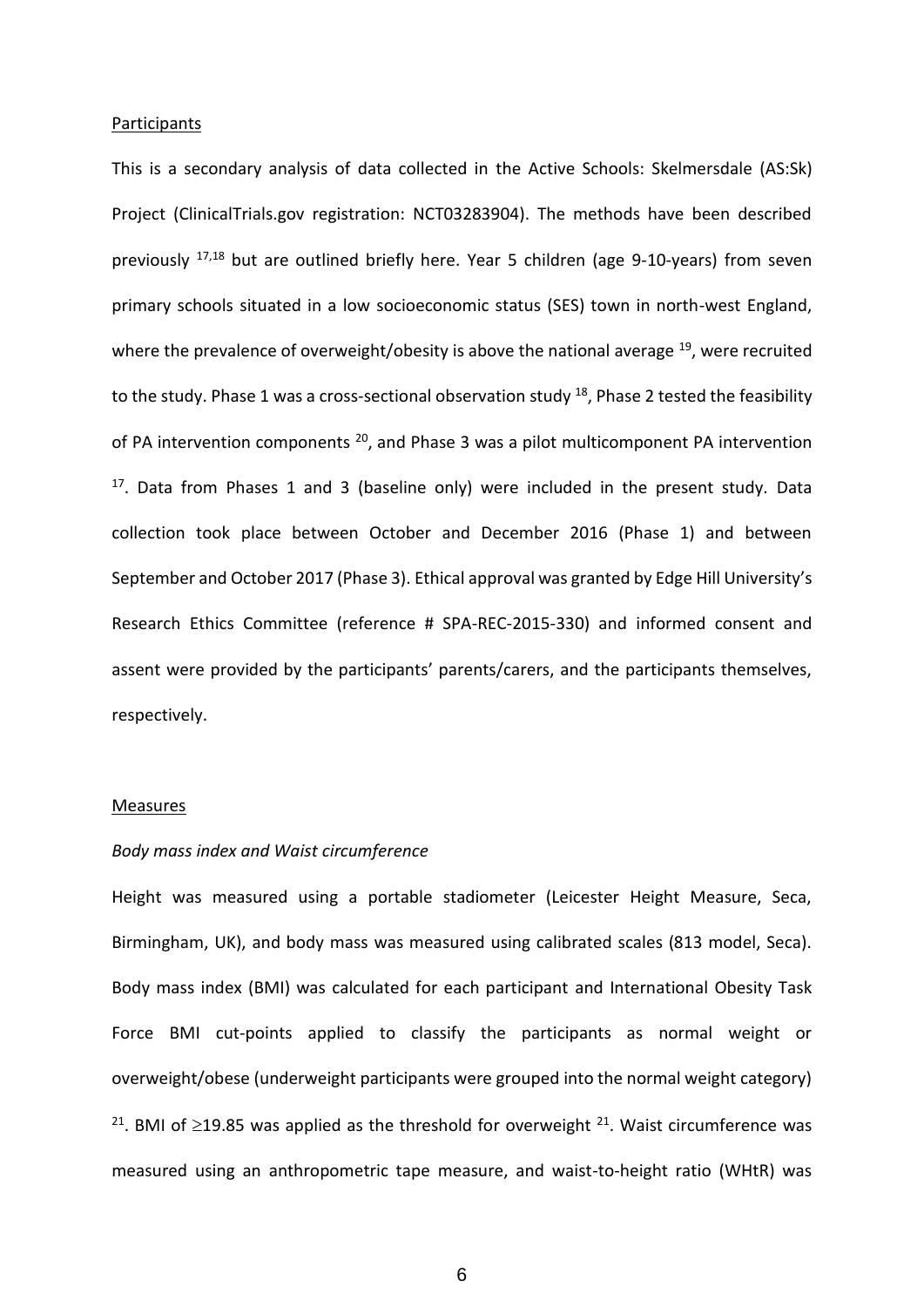calculated as a measure of central obesity <sup>22</sup>. WHtR of  $\geq$ 0.5 was used as the threshold for central obesity  $^{23}$ . For all measurements the participants wore shorts and t-shirt with shoes removed.

### *Cardiorespiratory fitness*

The 20-m multistage shuttle run test (20-m SRT) was conducted to provide an estimate of cardiorespiratory fitness (CRF). This test has been used extensively with participants of a similar age to those in the current study  $24$ . Classification of being 'unfit' relative to cardiometabolic risk was determined if girls and boys completed <25 and <33 20-m SRT laps, respectively<sup>25</sup>.

# *Socioeconomic status*

Neighbourhood-level socioeconomic status (SES) was calculated for each child using the 2015 Indices of Multiple Deprivation (IMD) (Department for Communities and Local Government, 2015). The IMD is a UK government-produced deprivation measure for England comprising income, employment, health, education, housing, environment, and crime. IMD rank scores were generated from parent-reported home postal codes using the National Statistics Postcode Directory database. Every neighbourhood in England is ranked from one (most deprived area) to 32,844 (least deprived area). IMD rank scores were collapsed into deciles with decile 1 containing the most deprived neighbourhoods and decile 10 the least deprived.

## *Physical activity*

Participants wore an ActiGraph GT9X triaxial accelerometer (ActiGraph, Pensacola, FL, USA) on the non-dominant wrist for 24 h·d<sup>−</sup><sup>1</sup> over seven days which was set to record at 30 Hz and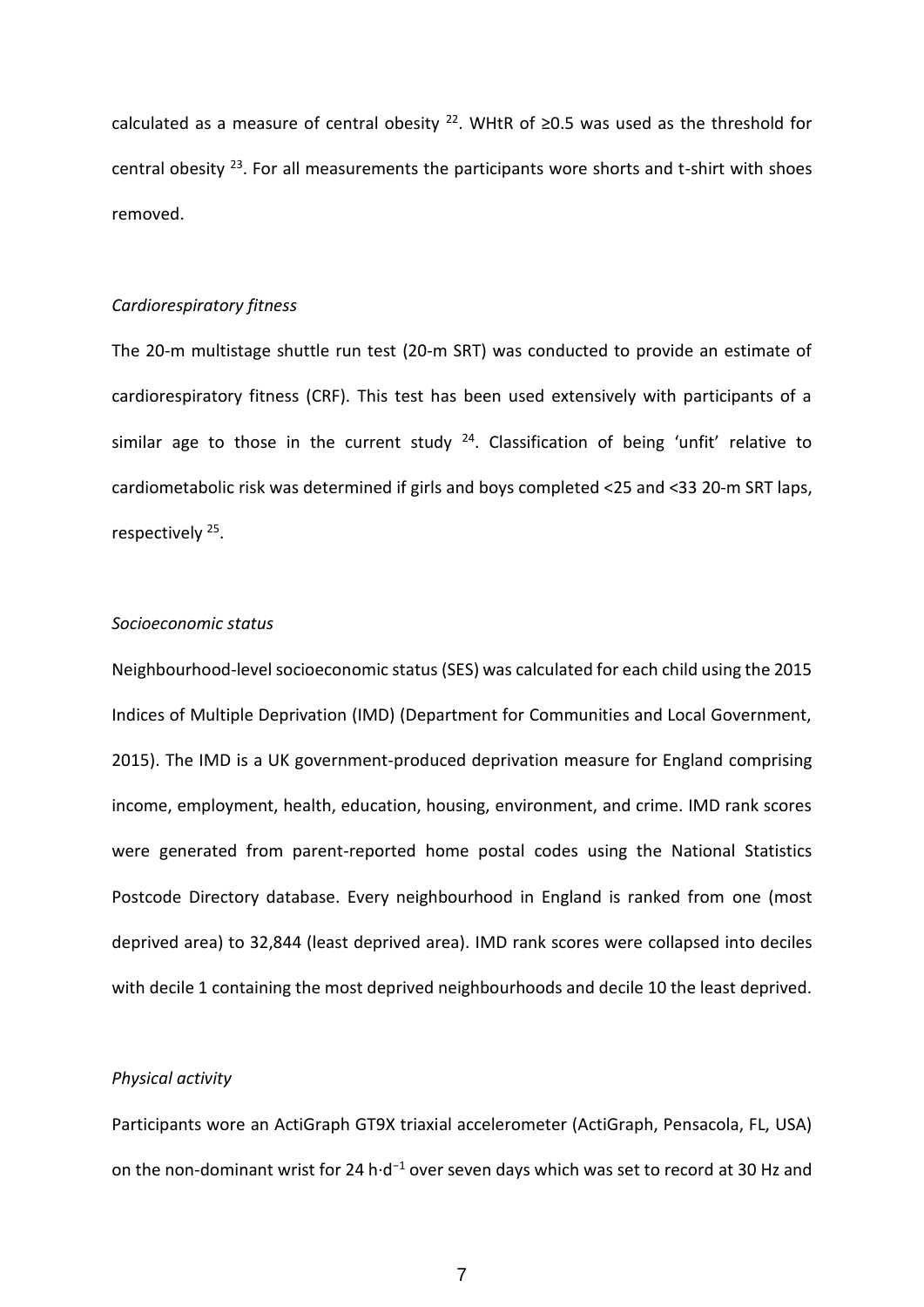100 Hz for Phases 1 and 3, respectively. Data were downloaded using ActiLife version 6.11.9 (ActiGraph, Pensacola, FL, USA) and saved in raw format as GT3X files, before being converted to raw csv file format for signal processing in R (http://cran.r-project.org) using the GGIR package version 1.7-1<sup>26</sup>. Signal processing in GGIR included autocalibration using local gravity as a reference, detection of sustained abnormally high values, detection of non-wear, and calculation of the average magnitude of dynamic acceleration corrected for gravity (Euclidean norm minus 1 *g*; ENMO; <sup>26</sup>). ENMO values were averaged over 5-s epochs and expressed in milli-gravitational units (m*g*). Accelerometer non-wear was based on the SD and value range of the accelerations at each axis, calculated for 60-minute windows with a 15-minute sliding window (18). By default, GGIR imputed non-wear data by the average at similar time points on other days of the week. Participants were excluded if the ActiGraph files demonstrated post-calibration error greater than 0.01 *g*, and/or less than 3 valid school days of wear. A valid day was defined as accelerometer wear for 100% of the school day (i.e., zero minutes nonwear).

Individual school start and end times were defined in the GGIR *qwindows* parameter to ensure that the accelerometer data were analysed for this time window only. School day durations for the seven schools ranged from 365 to 385 minutes. The following metrics were generated in GGIR for each valid week day: average acceleration (m*g*; argument *do.enmo* = TRUE), intensity gradient (intensity distribution, <sup>14</sup>; argument *iglevels* = TRUE), and acceleration above which the most active 30 minutes were accumulated (M30<sub>ACC</sub>; mq (e.g., *qlevels* parameter = c(355/385) for a 385-minutes school day). Published ENMO prediction equations were used to classify the MVPA cut-point as 200 m*g* <sup>27</sup> (*mvpathreshold* parameter = c(200)). PA metrics for valid days were averaged to represent school weekday PA values. The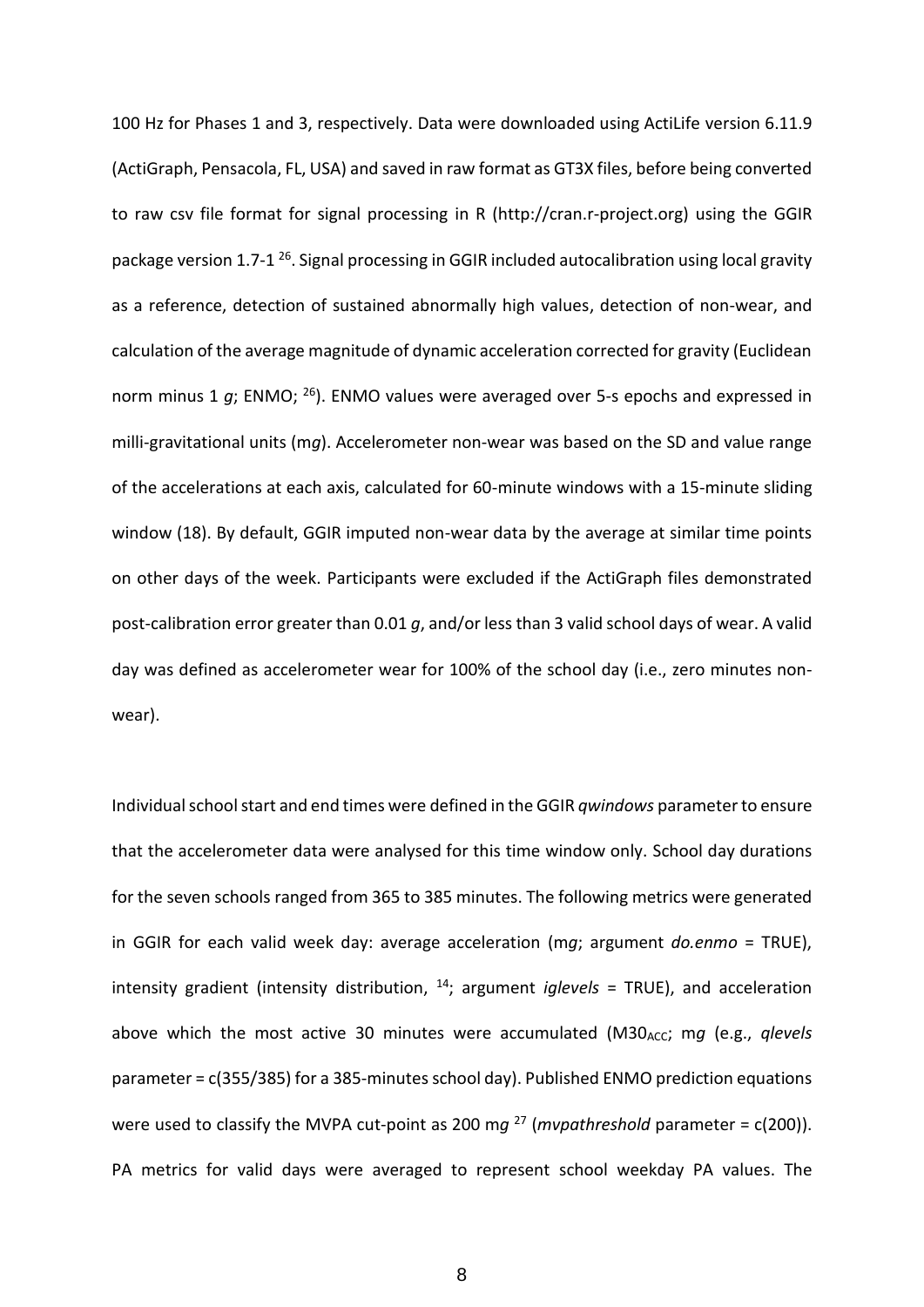prevalence of achieving the 30 active minutes guideline was calculated using two methods: (1) averaged for the week and (2) on every valid day. To illustrate the comparability of the M30<sub>ACC</sub> metric to the MVPA cut-point approach, when using equivalent cut-points, we calculated (1) the prevalence of achieving a M30<sub>ACC</sub> guideline using the 200 mg MVPA threshold as the active 30-minutes school day guideline and (2) prevalence results using the MVPA 200 mg cut-point approach. Applying the 200 mg threshold to M30<sub>ACC</sub> would be expected to provide similar prevalence results as for the active 30-minutes school day guideline using the 200 m*g* cut-point.

#### Statistical analysis

Descriptive statistics were calculated for each variable using mean (SD) for continuous variables and percentage for categorical variables. Percentiles (5th, 10th, 25th, 50th, 75th, 90th, 95th) were calculated for boys and girls for M30<sub>ACC</sub> and MVPA to illustrate the distribution of values for both metrics from the least to the most active participants. Mixed linear regression was used to predict  $M30_{ACC}$  values indicative of 'healthy' levels of BMI, WHtR, and CRF. These analyses were conducted separately for boys and girls and were adjusted for school-level clustering, project phase, SES, and BMI or CRF, depending on the health indicator under consideration. To examine whether applying an equivalent acceleration threshold to the M30<sub>ACC</sub> metric gives comparable prevalence results as an MVPA cut-point approach, ranked values for each metric were organised into tertiles. Percent agreement, kappa, sensitivity, and specificity were calculated for corresponding tertiles (e.g., upper MVPA vs. upper M30<sub>ACC</sub>). Analyses were conducted using MLwiN version 3.02 (University of Bristol, UK) and IBM SPSS Statistics version 25 (IBM, Armonk, NY).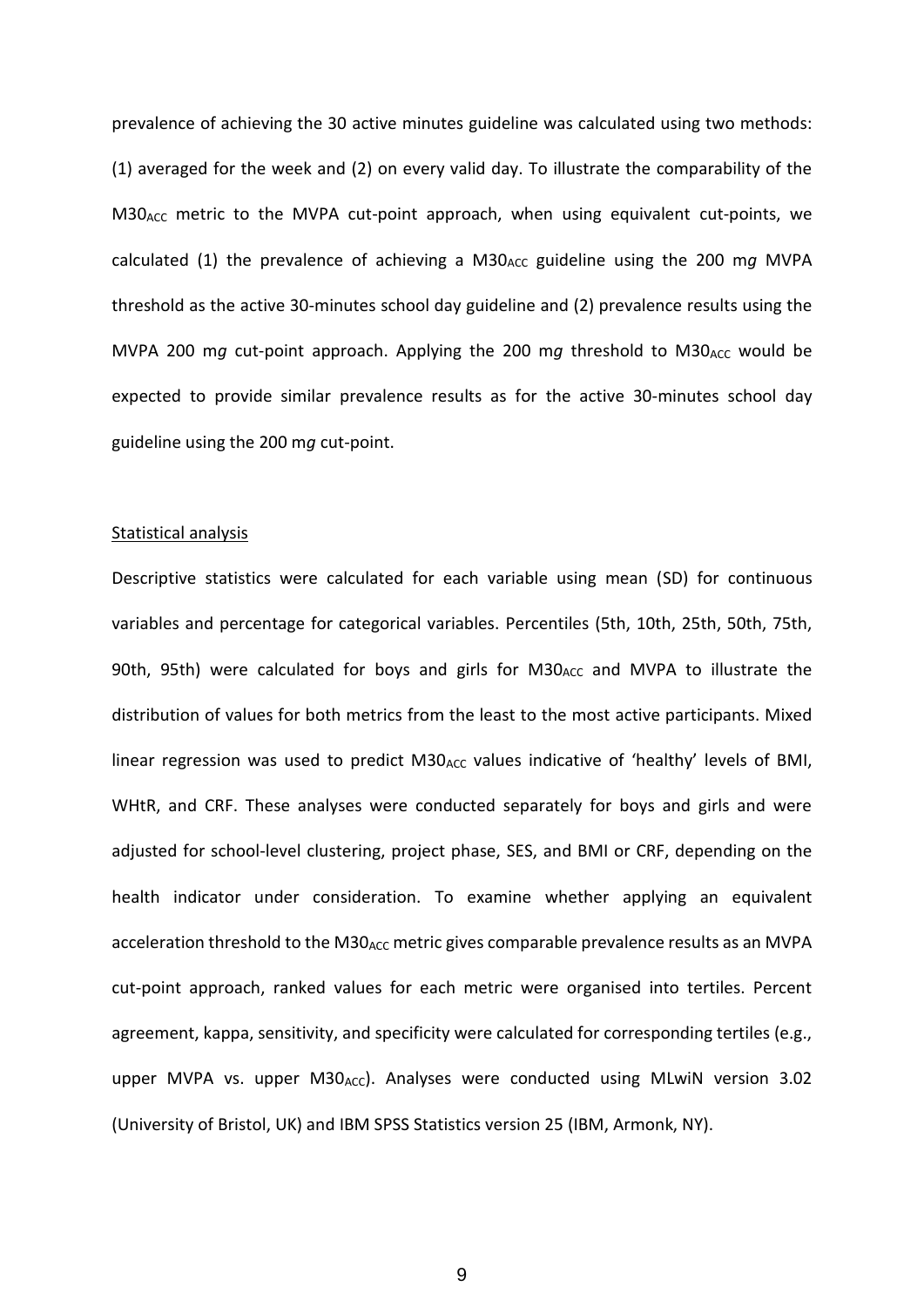**Results**

Data were available for 296 children (156 girls) who wore the accelerometers for (mean (SD) 376.9 (6.5) min∙school day<sup>-1</sup> for 3.9 (0.6) days (data file 'M30ACC school day data for OSF.xlsx' accessible from [https://osf.io/ctyrw/\)](https://osf.io/ctyrw/). Descriptive characteristics of the sample are in Table 1. According to BMI values, 28.9% of the participants were overweight/obese, based on WHtR 23.7% had central obesity, and 53.0% were classed as unfit. Mean IMD decile was 2.5 (2.1) which indicates that most participants resided in areas of relatively high deprivation.

|                                       | All         | Girls       | <b>Boys</b> |
|---------------------------------------|-------------|-------------|-------------|
| Age $(y)$                             | 10.0(0.4)   | 9.9(0.4)    | 10.0(0.4)   |
| Height (cm)                           | 139.3(6.7)  | 139.2(7.1)  | 139.2 (6.2) |
| Weight (kg)                           | 37.2 (17.2) | 38.4 (22.1) | 35.9(8.7)   |
| BMI <sup>+</sup> (kg·m <sup>2</sup> ) | 18.6(3.6)   | 18.8 (3.8)  | 19.3(3.3)   |
| Healthy weight (%)                    | 71.1        | 69.0        | 73.5        |
| Overweight/obese (%)                  | 28.9        | 31.0        | 26.5        |
| Waist circumference (cm)              | 62.3(10.0)  | 64.4 (9.8)  | 64.2 (10.3) |
| WHtR‡                                 | 0.46(0.07)  | 0.46(0.07)  | 0.46(0.07)  |
| Not centrally obese (%)               | 76.3        | 72.3        | 80.9        |
| Centrally obese (%)                   | 23.7        | 27.7        | 19.1        |
| 20-m SRT $§$ laps                     | 29.6 (14.8) | 27.0(12.3)  | 32. (16.8)  |
| Fit $(\%)$                            | 47.0        | 50.0        | 43.7        |
| Unfit $(\%)$                          | 53.0        | 50.0        | 56.3        |
| IMD <sup>1</sup> decile               | 2.5(2.1)    | 2.7(2.3)    | 2.3(1.8)    |

Table 1. Descriptive characteristics of the participants (Mean (SD) or percentages)

Notes.  $\text{\texttt{tBMI}} = \text{body mass index}$ ;  $\text{\texttt{tWHtR}} = \text{waist-to-height ratio}$ ;  $\text{\texttt{s20-m SRT}} = 20$  metre shuttle run test; ¶ IMD = Indices of Multiple Deprivation

The average acceleration and intensity gradient during the school day were 91.5 (30.5) m*g* and -1.71 (0.16), respectively. The mean minimum acceleration for the most active accumulated 30-minutes of the school day (M30<sub>ACC</sub>) was 242.7 (99.3) mq, and mean school day MVPA was 34.3 (14.8) minutes. For each of the accelerometer PA metrics, boys were significantly more active than girls (*p*<.001; Table 2).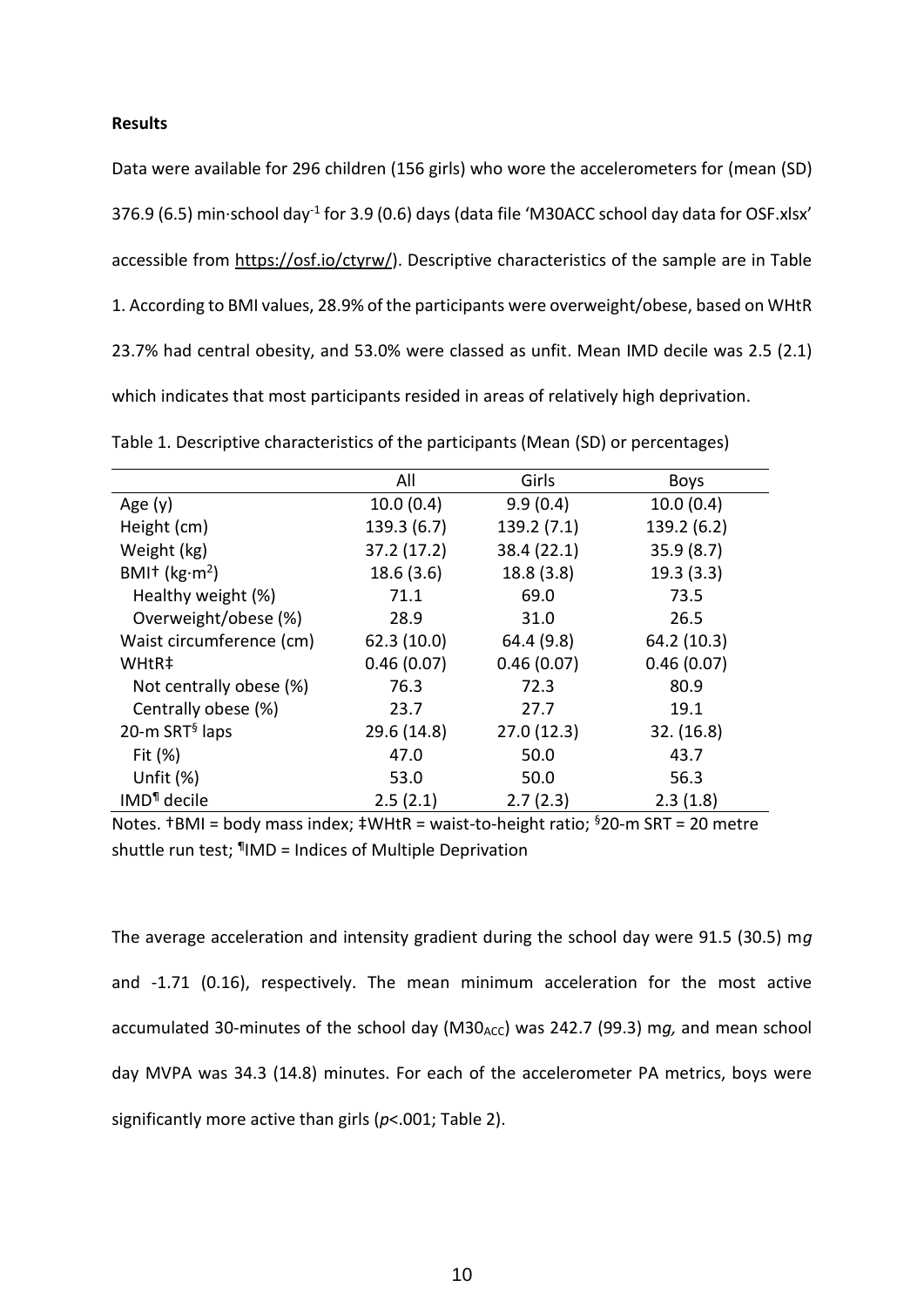|                                           | All           | Girls         | <b>Boys</b>   | р      |
|-------------------------------------------|---------------|---------------|---------------|--------|
| Wear time (min school day <sup>-1</sup> ) | 376.9(6.5)    | 377.4 (6.4)   | 376.4 (6.5)   | .19    |
| No. school days valid wear)               | 3.9(0.6)      | 3.9(0.6)      | 3.8(0.6)      | .15    |
| Average acceleration (mg)                 | 91.5(30.5)    | 79.5 (24.1)   | 104.8 (31.7)  | < .001 |
| Intensity gradient                        | $-1.71(0.16)$ | $-1.75(0.16)$ | $-1.66(0.15)$ | < .001 |
| $M30_{ACC}$ <sup>+</sup> (mg)             | 242.7 (99.3)  | 205.0 (69.5)  | 284.8 (111.4) | < .001 |
| MVPA‡ (min·school day <sup>-1</sup> )     | 34.3 (14.8)   | 28.6(12.7)    | 40.5(14.7)    | < .001 |

Table 2. Accelerometer physical activity metrics (mean (SD) or percentages)

Notes.  $†M30_{ACC}$  = minimum acceleration for the most active accumulated 30 minutes; ‡MVPA = moderate-to-vigorous physical activity

The applicability of sex-specific  $M30_{ACC}$  thresholds anchored to BMI, WHtR, and CRF were investigated using adjusted mixed linear regression models. The regression equations were solved to generate the M30  $_{ACC}$  thresholds associated with being normal weight (BMI), not having central obesity (WHtR), and being 'fit' in relation to CRF (20-m SRT performance) (Table 3). For girls, the thresholds were 213 m*g* (BMI), 206 m*g* (WHtR), and 269 m*g* (CRF). The values for boys were 234 m*g* (BMI), 230 m*g* (WHtR), and 327 m*g* (CRF).

| Girls                    | Threshold | Equation               | <b>Boys</b>        | Threshold | Equation               |
|--------------------------|-----------|------------------------|--------------------|-----------|------------------------|
| M30 <sub>ACC</sub>       | (mg)      |                        | M30 <sub>ACC</sub> | (mg)      |                        |
| $BMI^{\S}$               | 213       | 257.3 mg + $(-2.23 x)$ | <b>BMI</b>         | 234       | 268.3 mg + $(-1.73 x)$ |
|                          |           | 19.85                  |                    |           | 19.85                  |
| <b>WHtR</b> <sup>1</sup> | 206       | 215.1 mg + $(-18.0 x)$ | WHtR               | 230       | 190.9 mg + $(77.3 x)$  |
|                          |           | (0.5)                  |                    |           | 0.5)                   |
| CRF <sup>++</sup>        | 269       | 257.3 mg + $(0.47 x)$  | <b>CRF</b>         | 327       | 268.3 mg + $(1.8 x)$   |
|                          |           | 25.0)                  |                    |           | 33.0                   |

Table 3. M30<sub>ACC</sub>+ and MVPA‡ thresholds related to health indicators

Notes:  $†M30_{ACC}$  = minimum acceleration for the most active accumulated 30 minutes;  $†MVPA$  $=$  moderate-to-vigorous physical activity;  $§$ BMI = body mass index;  $\P$ WHtR = waist-to-height ratio; ††CRF = cardiorespiratory fitness

Thirty active school day minutes, averaged for the week and on every valid day were achieved by 54.9% and 24.9% of the sample, respectively. When a 200 m*g* threshold was applied to the M30<sub>ACC</sub> data, 63.0% of the participants achieved this averaged for the week, and 20.2%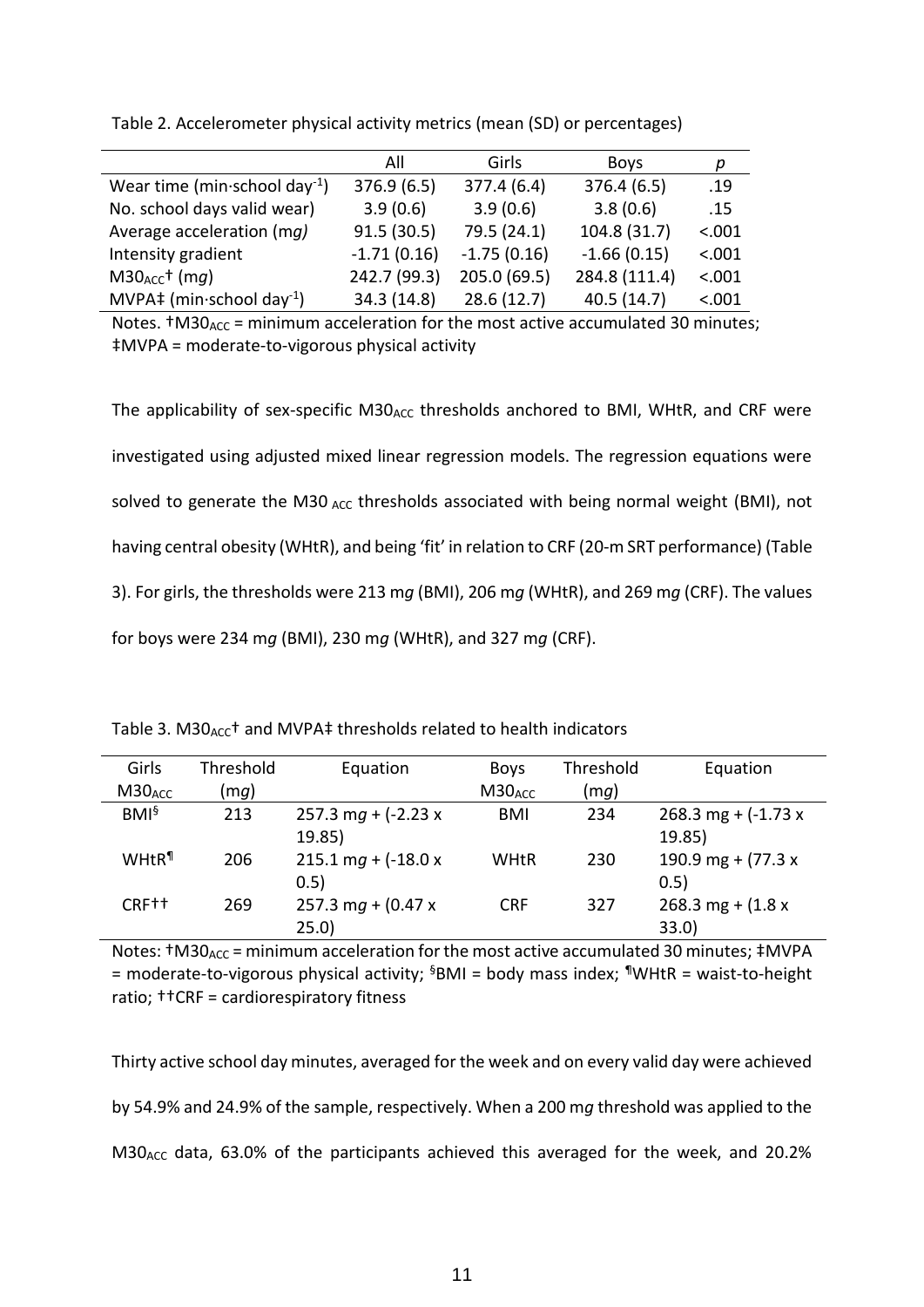achieved it on every valid day of the week. In all cases, more boys than girls met the respective guidelines (Figure 1).



Figure 1. Prevalence of achieving school day guidelines for 30-minutes MVPA and M30<sub>ACC</sub>

Notes.  $\text{\texttt{t}}$ M30<sub>ACC</sub> = minimum acceleration for the most active accumulated 30 minutes; #MVPA = moderate-to-vigorous physical activity

 $M30<sub>ACC</sub>$  and MVPA percentiles for boys and girls are presented in Figures 2 and 3, respectively, to illustrate the distribution of values for both metrics for the least to the most active participants. Just less than 50% of girls and ~80% of boys had average minimum accelerations of 200 m*g* during their most active accumulated 30-minutes, which is equivalent to brisk walking <sup>27</sup>. When the M30<sub>ACC</sub> threshold was 300 mg (i.e., greater intensity than fast walking  $27$ ) < 15% of girls had their most active 30-minutes with a minimum acceleration at this level, while 65% of boys achieved this threshold. The M30<sub>ACC</sub> thresholds that related to overweight and central obesity were achieved by  $>45\%$  of the girls and  $>60\%$  of the boys. The girls' M30<sub>ACC</sub> threshold related to CRF (270 mg) was achieved by <20% of the sample, with 25% of the boys achieving the equivalent threshold of 327 m*g*. Less than half of the girls and ~75% of boys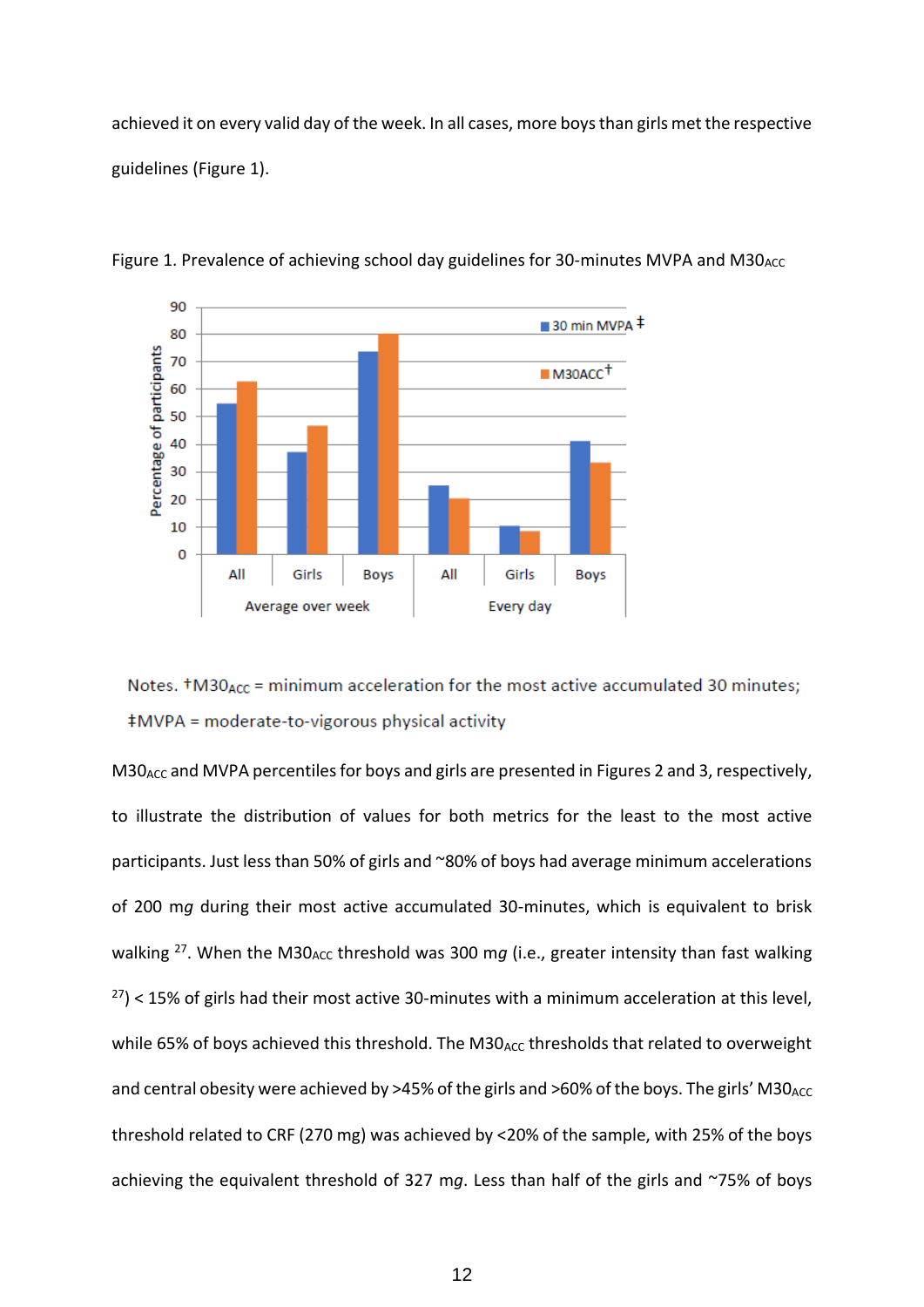accumulated 30-minutes of school day MVPA based on a 200 m*g* cut-point. A significant proportion of the sample would therefore be categorised as 'inactive', relative to the 30 minutes school day MVPA target.



Figure 2. Percentile distributions of girls (left panel) and boys (right panel)  $M30_{\text{ACC}}$  values

Notes:  $\text{\texttt{†}}\text{M30}_{\text{ACC}}$  = minimum acceleration for the most active accumulated 30 minutes; red dotted line = 200 mg/brisk walking threshold (28); dark green dotted line = BMI OW threshold; light green dotted line = WHtR obesity risk threshold; blue dotted line = Unfit CRF threshold; black dotted line = 300 mg/fast walking threshold (28).

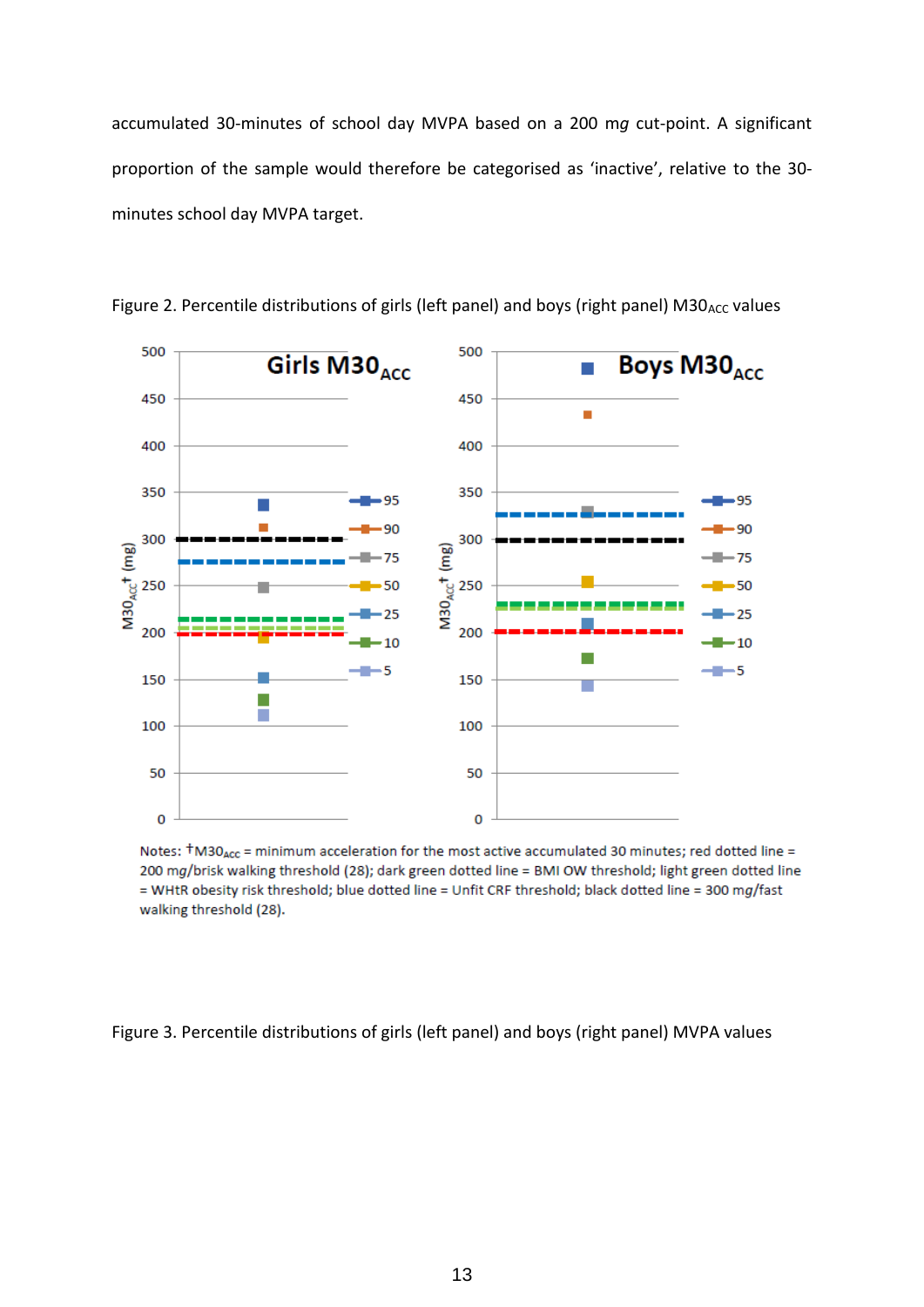

Notes: +MVPA = moderate-to-vigorous physical activity; red dotted line = 30 min MVPA threshold (based on 200 mg cutpoint)

Agreements between categories of school day MVPA and M30<sub>ACC</sub> were examined to investigate whether applying an equivalent cut-point to the M30<sub>ACC</sub> metric gives comparable prevalence results as an MVPA cut-point approach (Table 4). Agreement between MVPA and M30ACC tertiles when the same 200 m*g* threshold was applied, ranged from 89.2% to 94.6%. These high levels of agreement between the MVPA cut-point method and classification of school day activity levels using M30<sub>ACC</sub> were reflected in the Kappa scores (0.76 to 0.86) and values for sensitivity and specificity, which exceeded 90%.

Table 4. Agreement between proportions of participants categorised in upper, middle, and lower MVPA tertiles with corresponding  $M30_{AC}$ <sup>+</sup> tertiles

| Tertile | Agreement (%) | Kappa | Sensitivity (%) | Specificity (%) |
|---------|---------------|-------|-----------------|-----------------|
| Upper   | 93.9          | 0.86  | 91              | 95              |
| Middle  | 89.2          | 0.76  | 94              | 92              |
| Lower   | 94.6          | 0.88  | 92              | 96              |

Note:  $\text{tM30}_{\text{ACC}}$  = minimum acceleration for the most active accumulated 30 minutes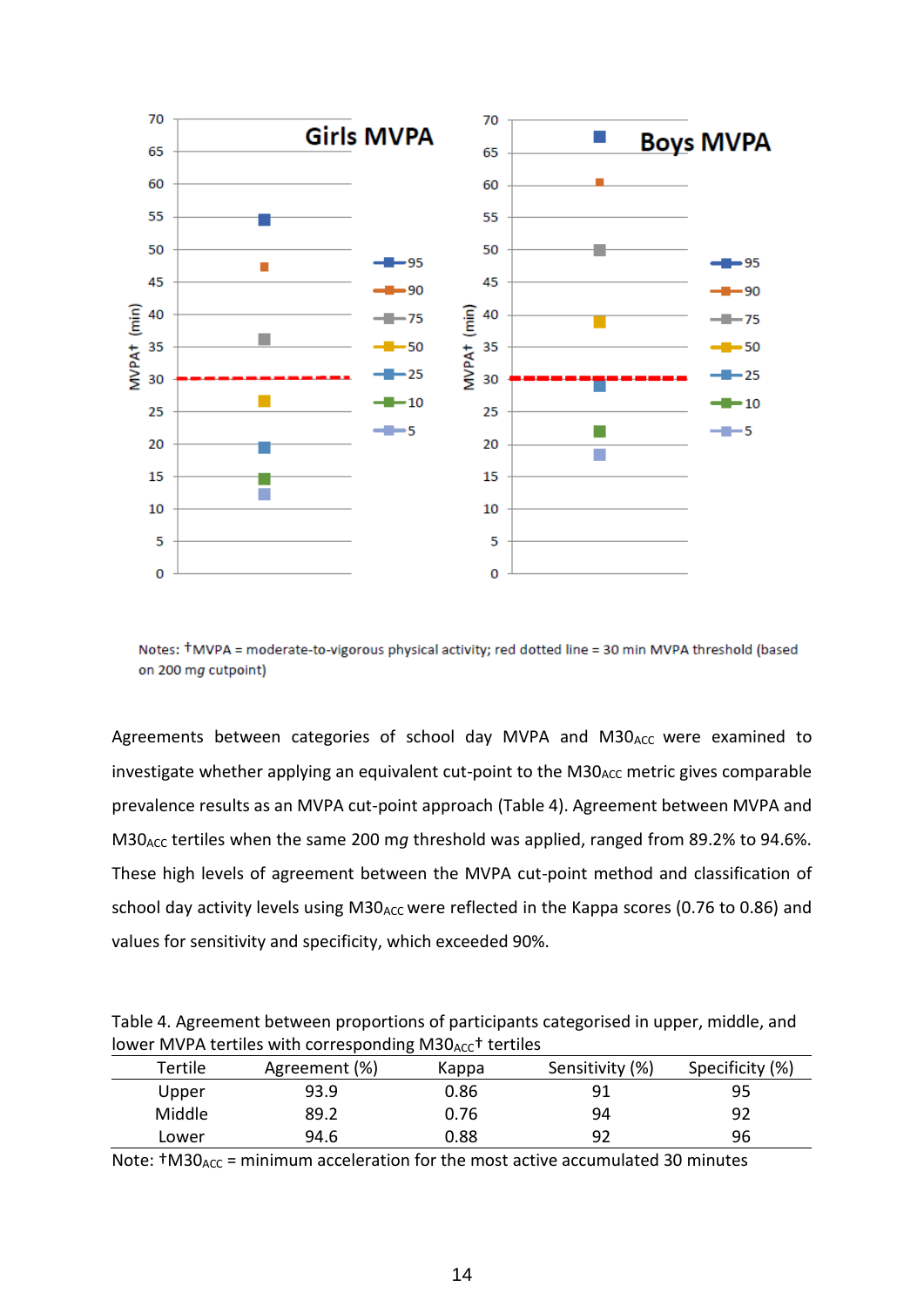#### **Discussion**

This study used the school day context to examine the utility of a directly measured acceleration PA metric to report the prevalence of achieving 30 active school day minutes. We found that when M30<sub>ACC</sub> was considered relative to health indicators, acceleration thresholds were lower for BMI and WHtR and higher for CRF, suggesting that the metric can be used to differentiate between the PA intensities required for distinct health indicators. The proportion of children achieving 30 active school day minutes was broadly comparable when the same 200 mg threshold was applied to MVPA and the M30<sub>ACC</sub> metric, though this varied depending on how compliance to the guideline was operationalised. There was also strong classification agreement between MVPA and M30<sub>ACC</sub> tertiles.

The M30<sub>ACC</sub> thresholds associated with BMI and WHtR approximated the 200 mg MVPA cutpoint reported by Hildebrand and colleagues that is indicative of brisk walking  $27$ . These findings are consistent with prospective and cross-sectional studies reporting favourable associations between objectively-assessed MVPA and adiposity outcomes <sup>28</sup>. The higher M30<sub>ACC</sub> thresholds associated with CRF reflect the need for more intense PA to stimulate cardiorespiratory adaptations. The respective girls' and boys' thresholds were ~30 m*g* lower and higher than the 300 m*g* value that is derived from Hildebrand et al.'s mixed-sex sample, and that is indicative of activity more intense than fast walking <sup>27</sup>. Considering that 269 m*g* and 327 m*g* were minimum thresholds for the most active 30-minutes, it likely that this accumulated period included intermittent bouts of more intense activity, such as running, which would elicit higher accelerations (e.g., >800 mg; <sup>27</sup>). Brisk walking is an activity that is very accessible and easy for children to do without the need for specialist spaces or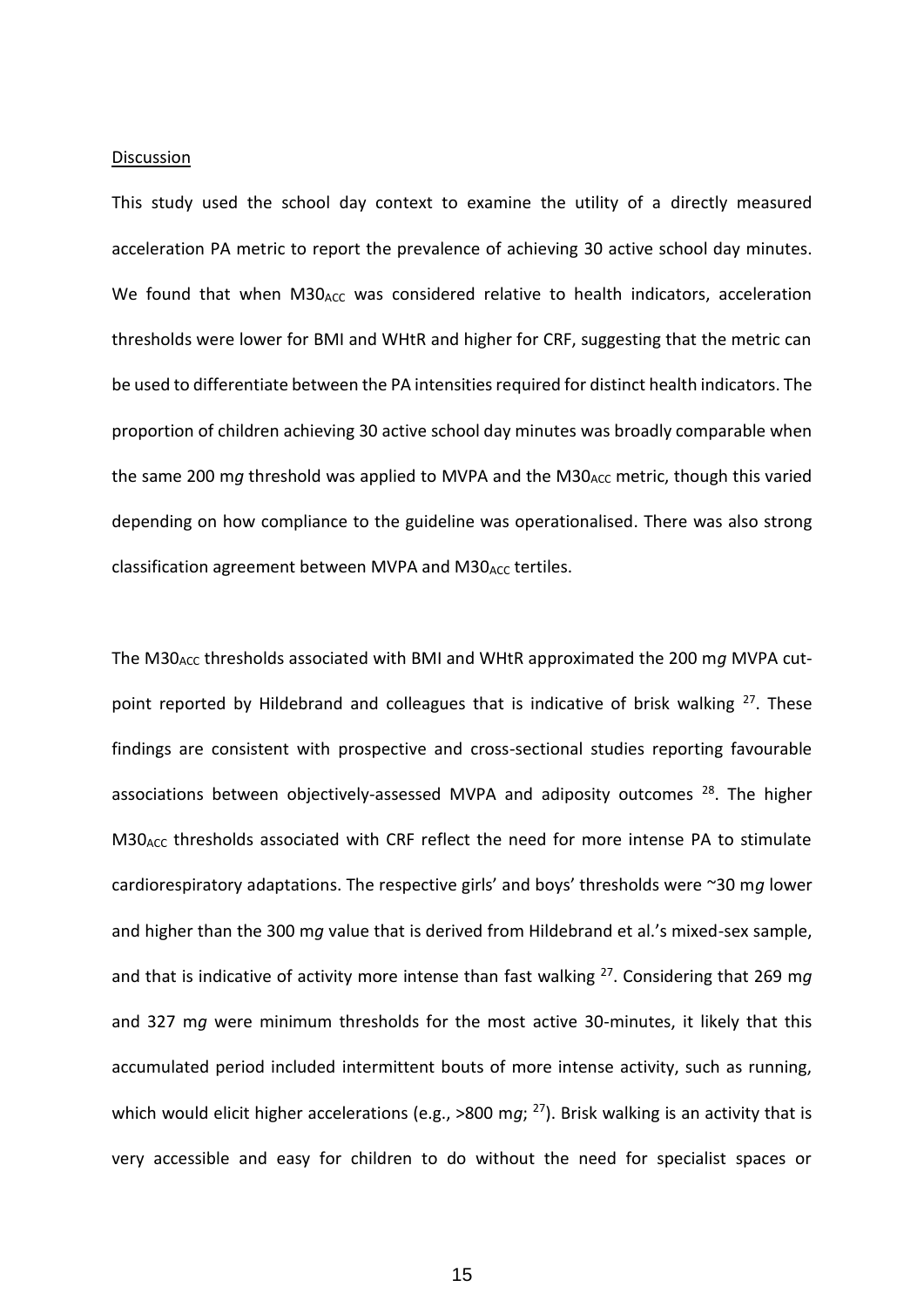equipment, or adult supervision. Similarly, running is a simple activity that children can regularly engage in through intermittent or sustained bouts of varying durations (e.g., playground 'chase' games, structured physical education or sports activities). School-based walking and running programmes and interventions are growing in popularity  $29-32$  and have demonstrated potential to enhance PA levels  $30,31$ , and benefit adiposity and CRF outcomes  $31.$  Thus, promoting these simple activity modes, alongside physical education, recess, and active classroom breaks is advocated to enable primary school children to achieve the 30 active minutes target <sup>4</sup>. The M30<sub>ACC</sub> thresholds associated with 'healthy' BMI, WHtR, and CRF suggest that this metric can differentiate between the lower and higher intensity ends of the MVPA spectrum. Furthermore, the 68 mg sex difference in the M30<sub>ACC</sub> CRF threshold provides support for the metric to distinguish between the relative PA intensities of girls and boys, which in our sample were reflected by the girls' lower CRF.

When a 200 m*g* threshold was used for MVPA, 55.5% of participants achieved the 30-minutes school day recommendation averaged over the week, compared to 63.0% of participants achieving this minimum level of acceleration for their most active 30-minutes. The 30-minutes guideline operationalised as achievement on every day, resulted in prevalence values of 24.9% (MVPA) and 20.2% (M30<sub>ACC</sub>). Though not identical, the similarities in the prevalence of achieving 30 active school day minutes and M30<sub>ACC</sub> values >200 m*g* indicate that both metrics accommodate the duration and intensity components of MVPA. Strong classification agreement was observed between cut-point-derived MVPA and M30<sub>ACC</sub> tertiles when both metrics used a 200 m*g* threshold. The high sensitivity values illustrate that >90% of participants would likely be classified into an  $M30<sub>ACC</sub>$  tertile that was the same as the corresponding MVPA tertile (e.g., upper MVPA and  $M30<sub>ACC</sub>$  tertiles). These are important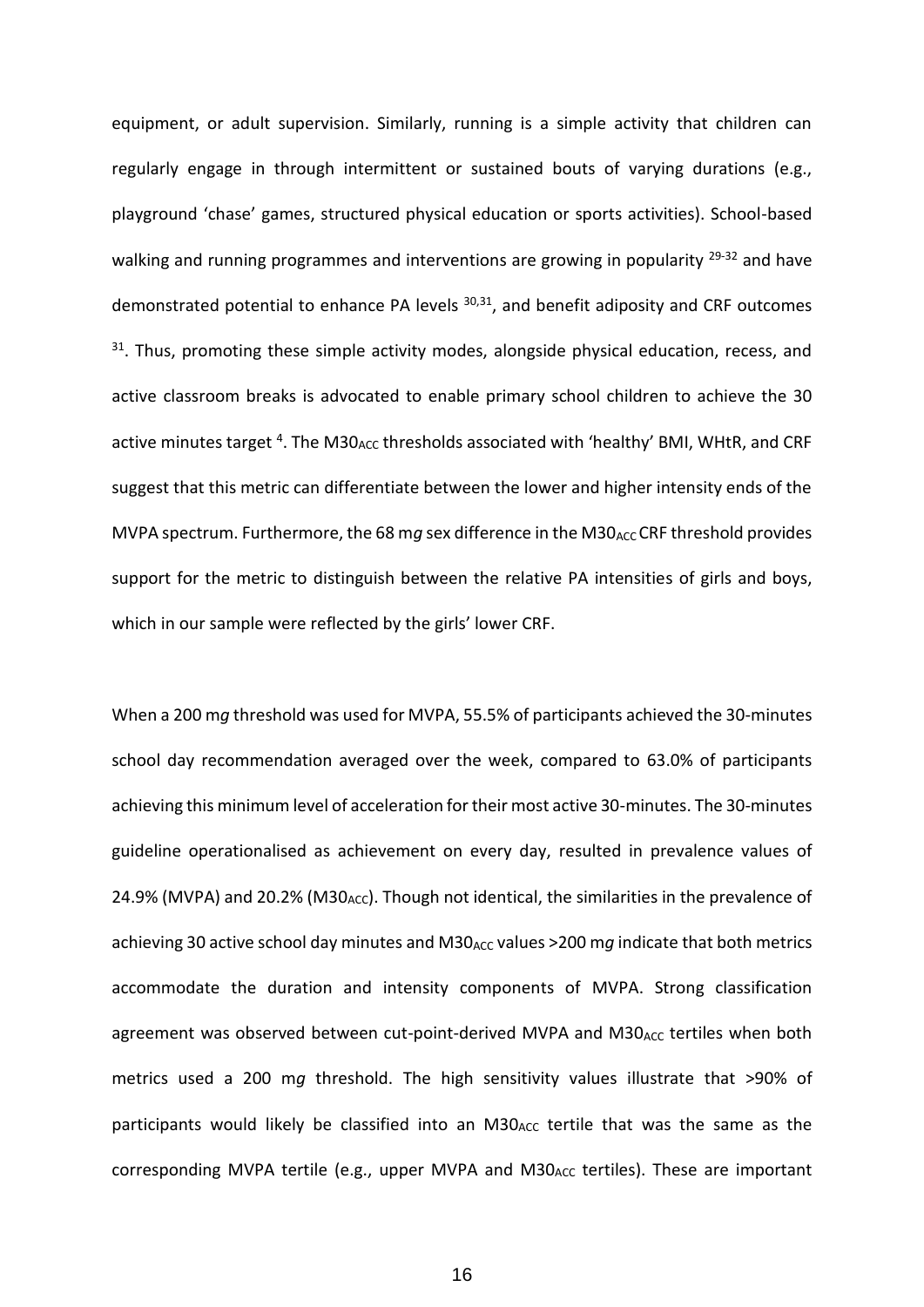findings which demonstrate that the limitations of cut-points for generating MVPA estimates and compliance with guidelines  $11$  may be overcome by using the minimum acceleration accumulated over the equivalent time period  $16$ . For example, MVPA cut-points are population and calibration protocol-specific, which limits comparability with other studies  $^{11}$ . Moreover, participants may fail to do any activity at an intensity above the cut-points, therefore scoring zero when MVPA is the metric under consideration  $^{16}$ . Conversely, M30<sub>ACC</sub> values are based on recorded accelerations and meaningful data are generated for all participants, because no-one scores zero. Furthermore, post-hoc anchoring of acceleration thresholds to easily recognised and understood activity modes (e.g., brisk walking  $^{27}$ ) will aid interpretability and translation of these PA metrics  $^{11}$ . Prevalence of achieving 30 active school day minutes and M30<sub>ACC</sub> values >200 mg differed by sex and method of operationalisation (i.e., weekly average or every day). This has been reported previously for self-report and accelerometer data  $33,34$ , and our findings demonstrate that the M30<sub>ACC</sub> metric was consistent with these expected differences.

A strength of this study was the 100% school day accelerometer wear time criteria which meant that the data were fully representative of the participants' activity levels during the school day. The inclusion of the BMI, WHtR, and CRF measures allowed us to analyse and present the data relative to relevant health indicators. The design though was cross-sectional, which limits any causal inferences being made between the PA metrics and the health indicators. Furthermore, the non-randomised, low SES, and relatively active sample of 9-10 year olds were recruited from one geographical area and the data were analysed in relation to the school setting. Thus, the potential for the findings to be generalised to other demographic groups elsewhere, and to other contexts such as free-living may be limited.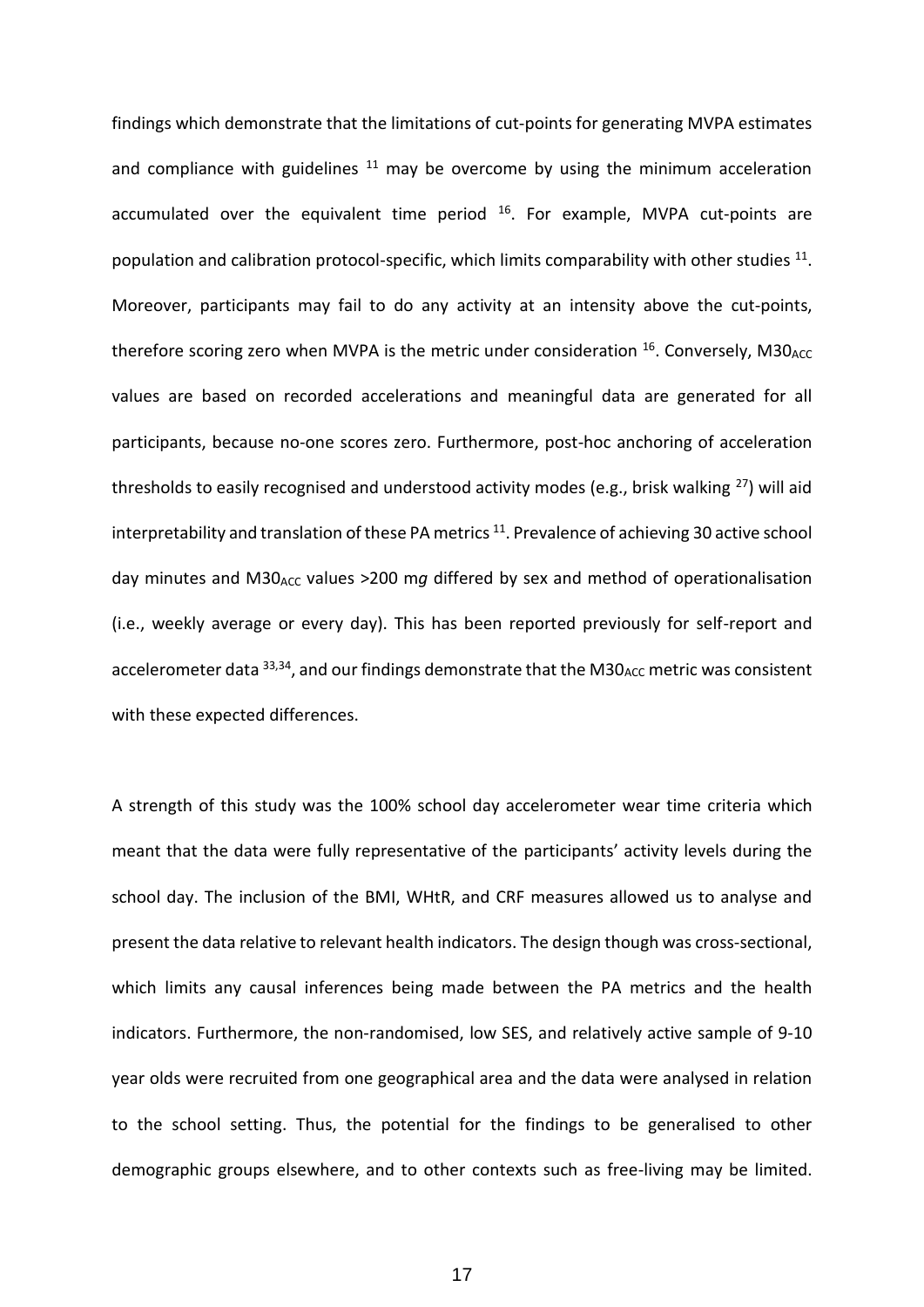Accelerometer sampling frequencies differed between Phases 1 and 3, but as the lower rate was 30 Hz this difference is unlikely to have influenced the outcome metrics <sup>35</sup>. The health indicators were represented by field-based measures. Even though these are strongly associated with laboratory methods, their accuracy islower, and this may have influenced the outcome of the M30<sub>ACC</sub> regression analyses.

In conclusion, we found that exemplar  $M30_{\text{ACC}}$  thresholds that were associated with adiposity and CRF differentiated between the relative PA intensities of girls and boys, and reflected moderate through to more vigorous intensity PA. In the context of the school day we found that the proportion of participants achieving 30 active school day minutes anchored to a 200 mg cut-point and M30<sub>ACC</sub> > 200 mg were similar. Furthermore, the high levels of agreement between MVPA and M30 $_{\text{ACC}}$ , demonstrated the strong classification accuracy of the M30 $_{\text{ACC}}$ metric. Using the school day context, the findings demonstrate that a standardised, easy to interpret, and population-independent accelerometer metric that is associated with health indicators can be used to assess compliance with the 30 active minutes guideline and compare PA between groups. The high degree of comparability of this approach due to the minimal influence of researcher decision-making is a key advantage over cut-points for assessing prevalence of achieving PA guidelines. Cut-point-free metrics such as Mx<sub>ACC</sub> have potential to provide standardised and comparable accelerometer outcomes that relate to physical activity guidelines. However, to improve the interpretation and application of this metric, more research is needed to establish normative acceleration ranges that represent common types of activities undertaken by youth.

#### **Perspective**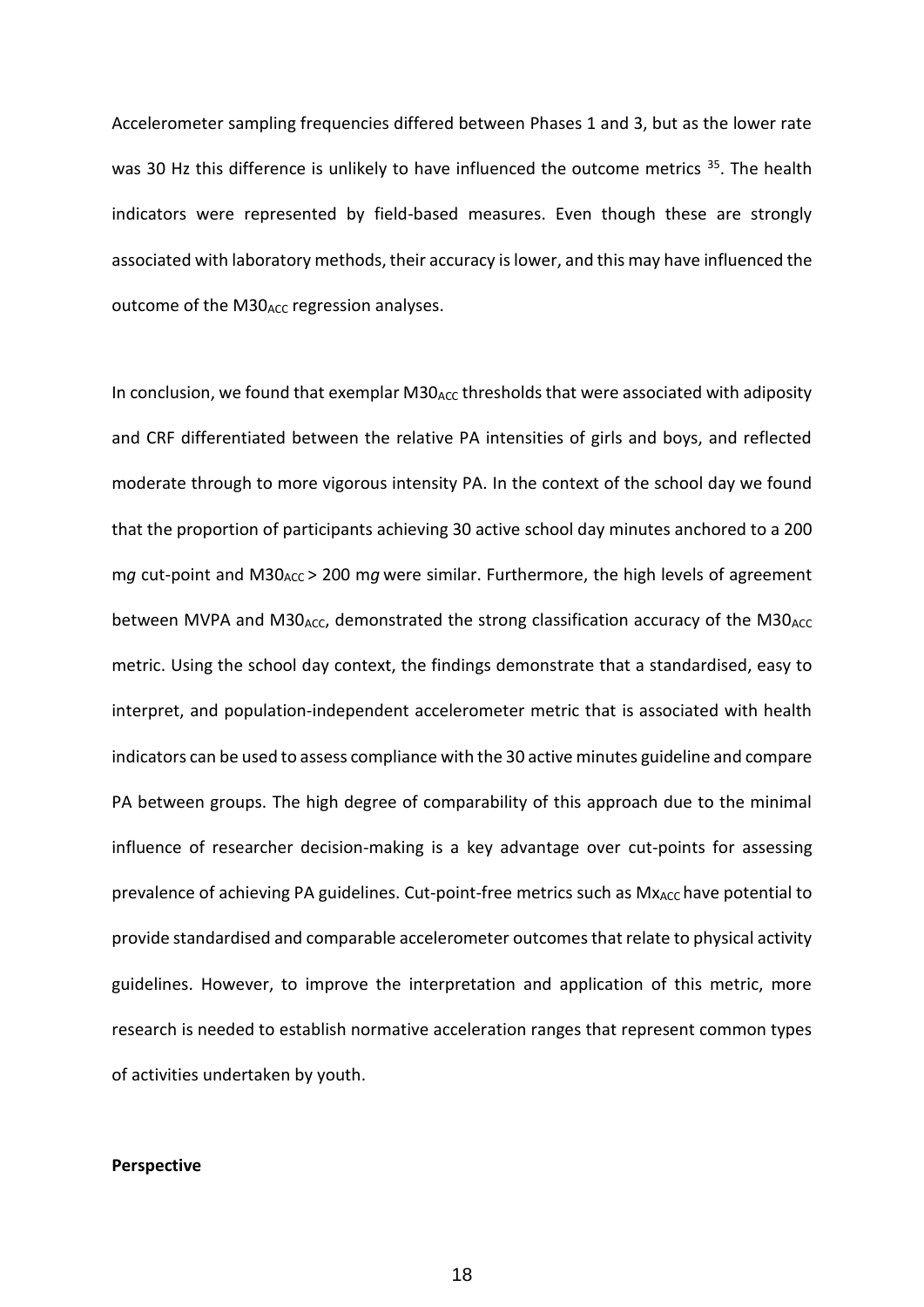Accelerometer estimates of time spent in different PA intensities lack comparability between different studies <sup>10</sup> because of the wide range of PA intensity cut-points that are used, which leads to substantially different conclusions about how active people are. In this study we applied an alternative 'cut-point-free' accelerometer metric: the minimum acceleration value for the most active accumulated 30 minutes (M30<sub>ACC</sub>)<sup>16</sup>, in the context of the school day. This metric is derived from measured accelerations, accounts for relative intensity differences, and in this study was associated with indicators of adiposity and CRF in girls and boys. Moreover, prevalence of compliance to PA guidelines was similar when M30<sub>ACC</sub> and a traditional MVPA cut-point approach were compared. This study further demonstrates the potential of this new metric as an alternative to cut-points, that can be interpreted and understood in the context of everyday activities such as brisk walking.

## **References**

- 1. Chief Medical Officers. Start Active, Stay Active. A report on physical activity for health from the four home countries. London: DH; 2011. 26 p.
- 2. DHHS. Physical Activity Guidelines for Americans, 2nd Edition. Washington, DC: DHHS; 2018. 8 p.
- 3. Institute of Medicine. Educating the Student Body. Taking Physical Activity and Physical Education to School. Washington DC: Institute of Medicine;2013. 6 p.
- 4. Department of Health. Childhood Obesity. A Plan for Action. London: DH;2016. 7 p.
- 5. Sport England. Active Lives: Children and Young People. 2018; [https://www.sportengland.org/research/active-lives-children-and-young-people/.](https://www.sportengland.org/research/active-lives-children-and-young-people/) Accessed October 25, 2018.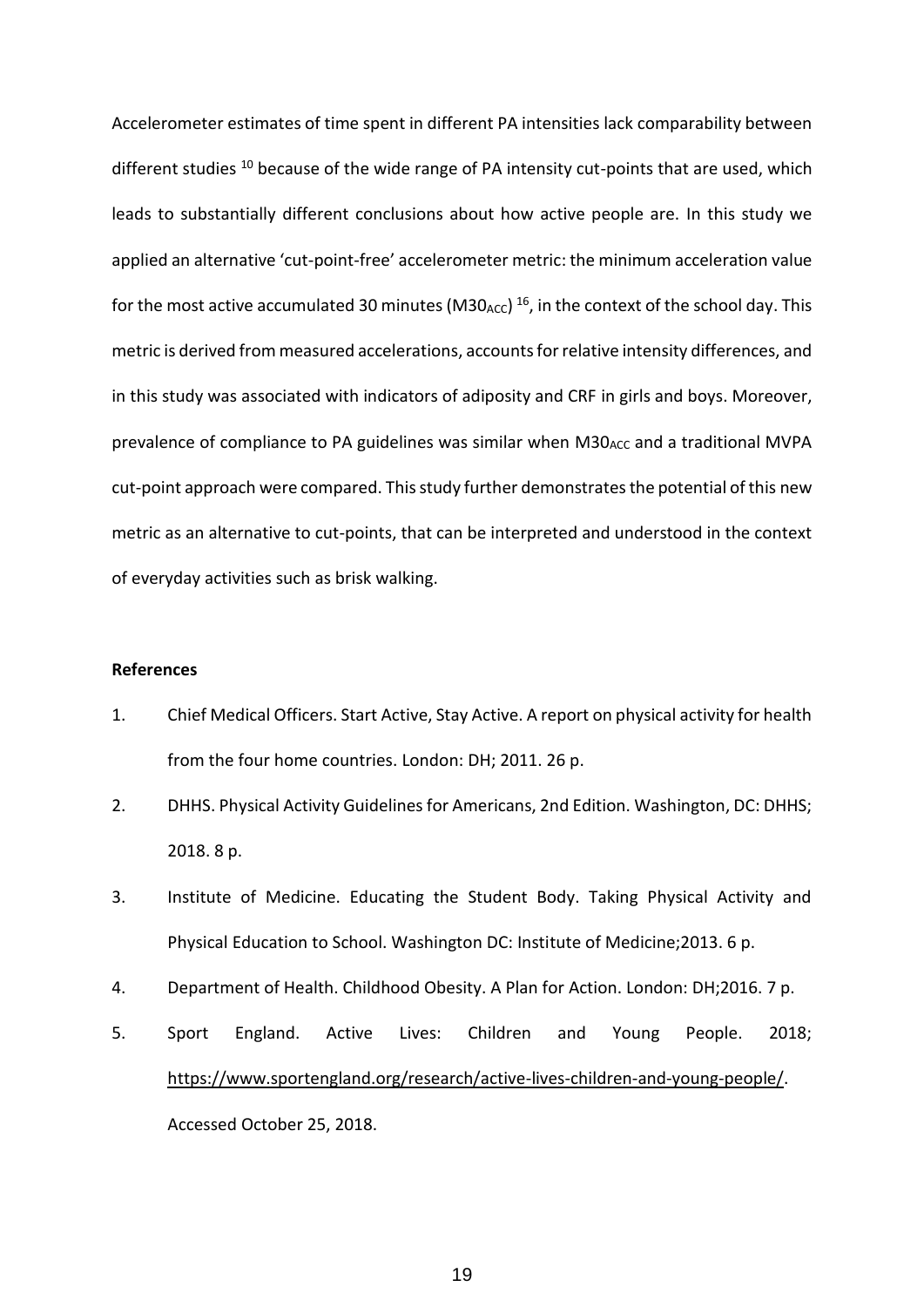- 6. Youth Sport Trust. Active 30:30. 2019; [https://www.youthsporttrust.org/active3030.](https://www.youthsporttrust.org/active3030) Accessed January 4, 2019.
- 7. Youth Sport Trust. Active School Planner. 2019; [https://activeschoolplanner.org/.](https://activeschoolplanner.org/) Accessed January 4, 2019.
- 8. Jago R, Macdonald-Wallis C, Solomon-Moore E, Thompson J, L., Lawlor D, A., Sebire S, J. Associations between participation in organised physical activity in the school or community outside school hours and neighbourhood play with child physical activity and sedentary time: a cross-sectional analysis of primary school-aged children from the UK. Br Med J Open. 2017;7:e017588. doi: 10.1136/bmjopen-2017-017588.
- 9. Griffiths LJ, Cortina-Borja M, Sera F, et al. How active are our children? Findings from the Millennium Cohort Study. Br Med J Open. 2013;3:e002893. doi: 10.1136/bmjopen-2013-00289.
- 10. Migueles JH, Cadenas-Sanchez C, Tudor-Locke C, et al. Comparability of published cutpoints for the assessment of physical activity: Implications for data harmonization. Scand J Med Sci Sports. 2019;29:566-574.
- 11. Rowlands AV. Moving forward with accelerometer-assessed physical activity: Two strategies to ensure meaningful, interpretable, and comparable measures. Pediatr Exerc Sci. 2018;30:450-456.
- 12. Pedišić Ž, Bauman A. Accelerometer-based measures in physical activity surveillance: current practices and issues. *Br J Sports Med.* 2015;49(4):219-223.
- 13. Migueles JH, Cadenas-Sanchez C, Ekelund U, et al. Accelerometer data collection and processing criteria to assess physical activity and other outcomes: A systematic review and practical considerations. Sports Med. 2017;37:1821-1845.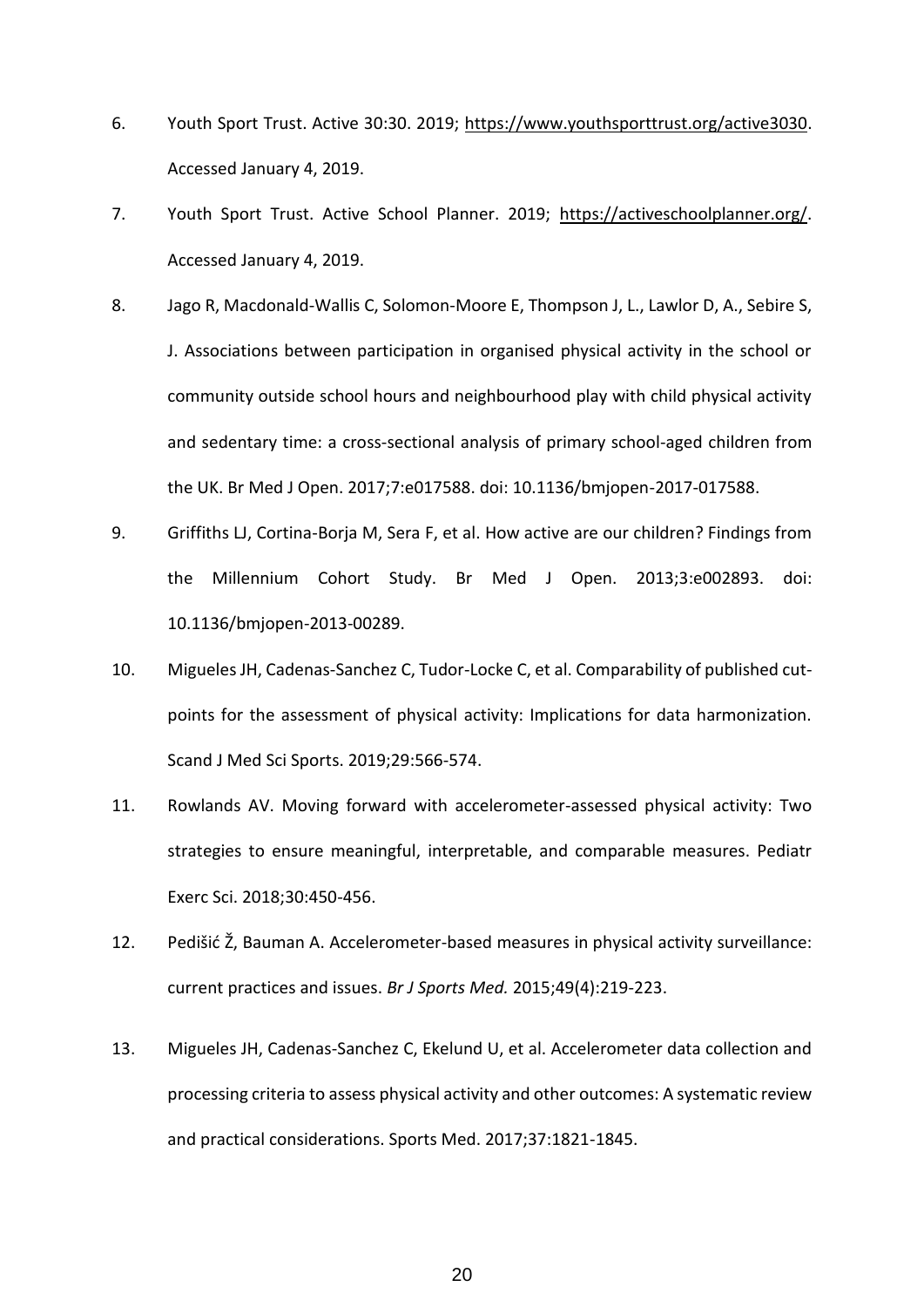- 14. Rowlands AV, Edwardson CL, Davies MJ, Khunti K, Harrington DM, Yates T. Beyond cutpoints: Accelerometer metrics that capture the physical activity profile. Med Sci Sports Exerc. 2018;50:1323-1332.
- 15. Fairclough SJ, Taylor S, Rowlands AV, Boddy LM, Noonan RJ. Average acceleration and intensity gradient of primary school children and associations with indicators of health and well-being. J Sports Sci*.* 2019;37:2159-2167.
- 16. Rowlands AV, Sherar LB, Fairclough SJ, et al. A data-driven, meaningful, easy to interpret, population-independent accelerometer outcome variable for global surveillance. bioRxiv. 2019; doi: https://doi.org/10.1101/604694.
- 17. Taylor S, Noonan R, Knowles Z, et al. Evaluation of a pilot school-based physical activity clustered randomised controlled trial—Active Schools: Skelmersdale. Int J Environ Res Public Health. 2018;15:doi:10.3390/ijerph15051011.
- 18. Taylor S, Curry W, Knowles Z, Noonan R, McGrane B, Fairclough SJ. Predictors of segmented school day physical activity and sedentary time in children from a northwest England low-income community. Int J Environ Res Public Health. 2017;14:doi:10.3390/ijerph14050534.
- 19. Collins S. The Seven Wards: A Focus on Skelmersdale. Preston, England: Lancashire County Council;2015. 13 p.
- 20. Taylor SL, Noonan RJ, Knowles ZR, McGrane B, Curry WB, Fairclough SJ. Acceptability and feasibility of single-component primary school physical activity interventions to inform the AS:Sk Project. Children. 2018;17:doi:10.3390/children5120171.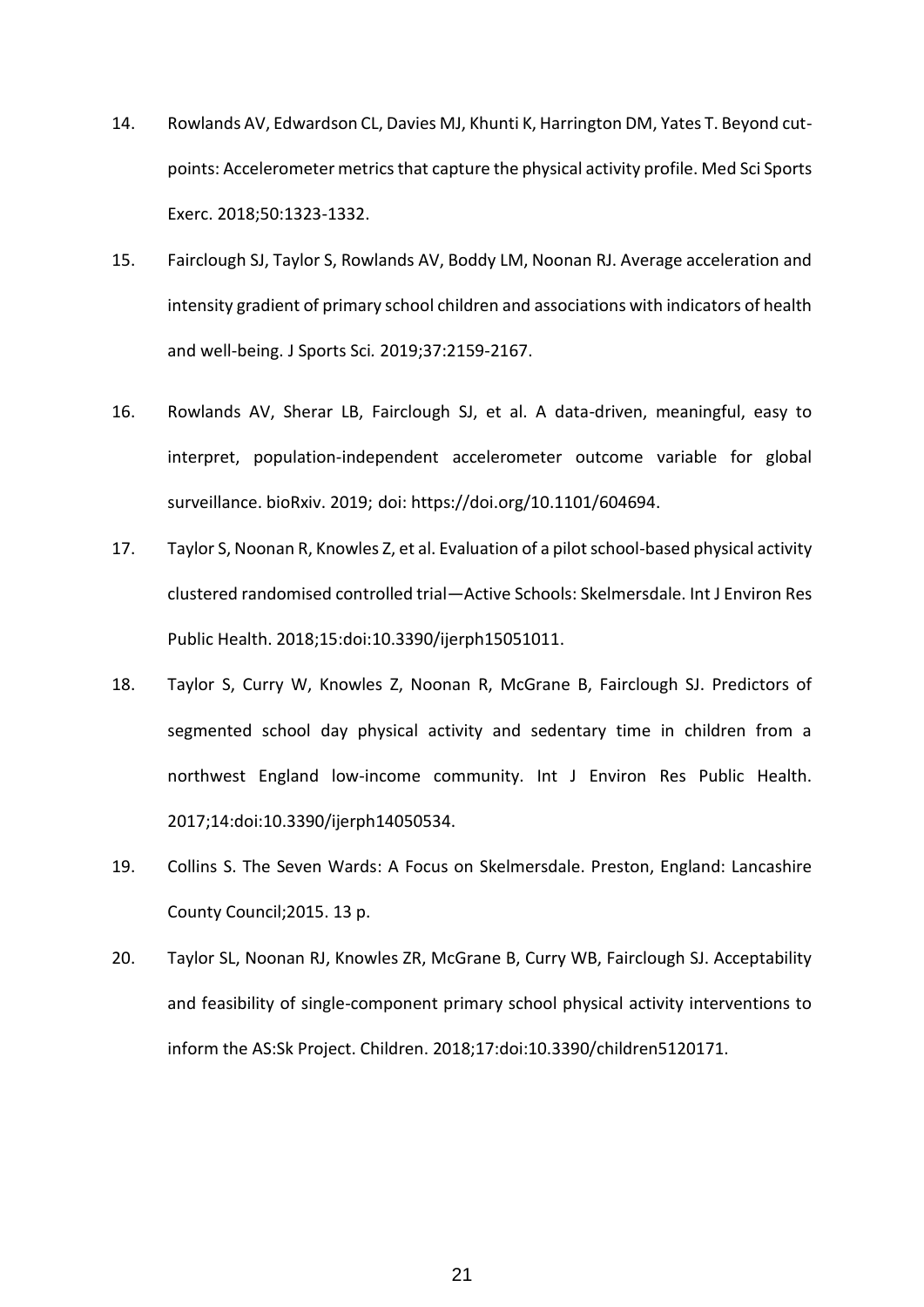- 21. Cole TJ, Bellizzi MC, Flegal KM, Dietz WH. Establishing a standard definition for child overweight and obesity worldwide: international survey. Br Med J. 2000;320:1240- 1244.
- 22. Mokha JS, Srinivasan SR, DasMahapatra P, et al. Utility of waist-to-height ratio in assessing the status of central obesity and related cardiometabolic risk profile among normal weight and overweight/obese children: The Bogalusa Heart Study. BMC Pediatr. 2010;10:73.doi:10.1186/1471-2431-10-73.
- 23. Mehta SK. Waist circumference to height ratio in children and adolescents. Clin Pediatr. 2015;54:652-658.
- 24. Tomkinson GR, Carver KD, Atkinson F, et al. European normative values for physical fitness in children and adolescents aged 9–17 years: Results from 2 779 165 Eurofit performances representing 30 countries. Br J Sports Med. 2018;52:1445-14563.
- 25. Boddy LM, Thomas NE, Fairclough SJ, et al. ROC generated thresholds for fieldassessed aerobic fitness related to body size and cardiometabolic risk in schoolchildren. PLoS ONE. 2012;7(9):e45755.
- 26. van Hees VT, Fang Z, Langford J, et al. Autocalibration of accelerometer data for freeliving physical activity assessment using local gravity and temperature: an evaluation on four continents. J Appl Physiol. 2014;117:738-744.
- 27. Hildebrand M, Van Hees VT, Hansen BH, Ekelund U. Age-group comparibility of raw accelerometer output from wrist- and hip-worn monitors. Med Sci Sports Exerc. 2014;46:1816-1824.
- 28. Poitras VJ, Gray CE, Borghese MM, et al. Systematic review of the relationships between objectively measured physical activity and health indicators in school-aged children and youth. Appl Physiol Nutr Metab. 2016;41:S197-S239.